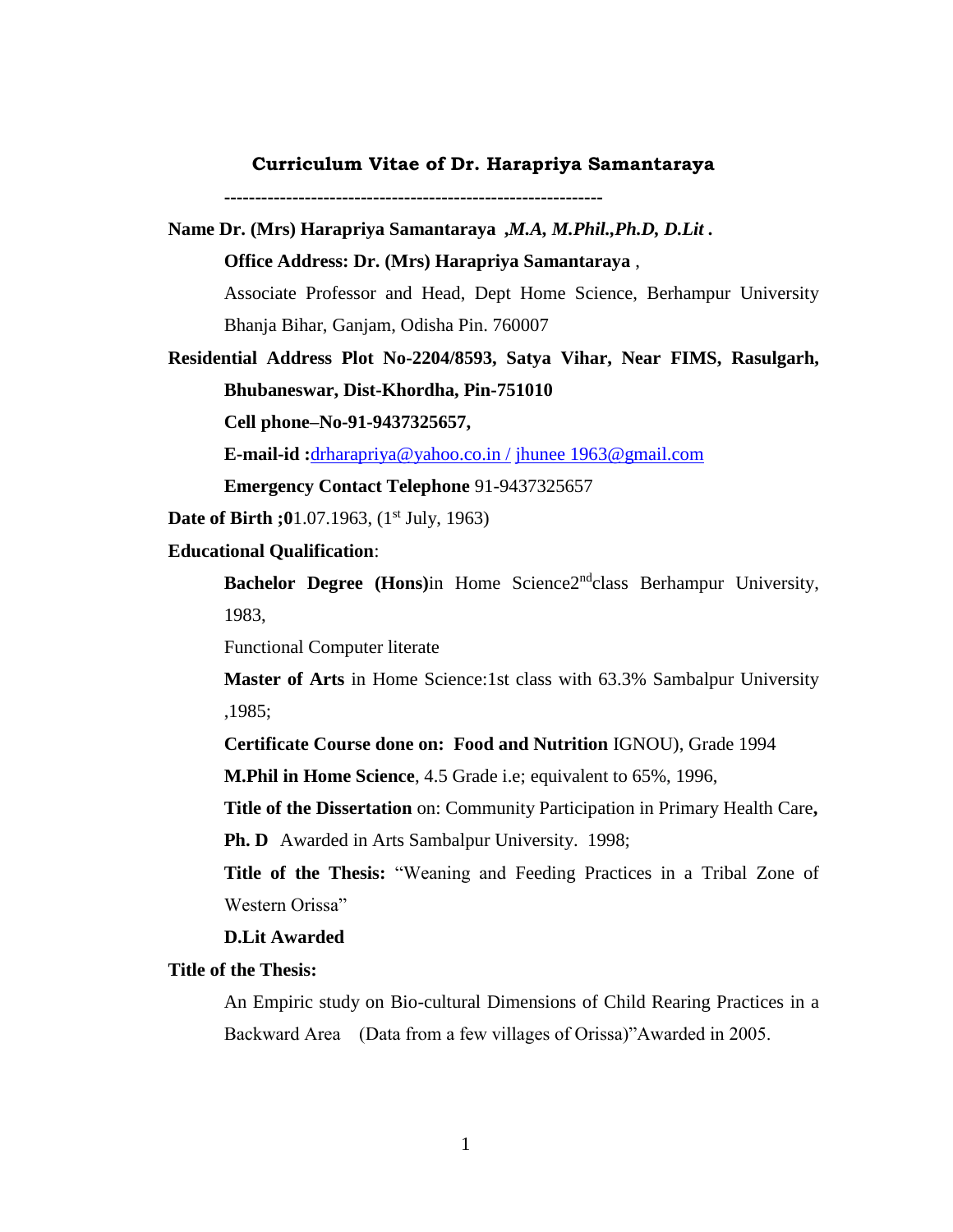## **Awards Received**;

- 1. Bharat Jyoti Award, India International Friendship Society, 2006
- 2. Awarded 1st prize for poster presentation on "Food System and Well-being Interventions and Policy Potential for Better Tribal Health: An Observation from Odisha" held at 48th Annual Conference of Nutritional Society of India (NSI) at Bengaluru during  $3<sup>rd</sup> - 5<sup>th</sup>$  Dec, 2016.
- 3. Received **Life Time Achievement Award-2019** for academic contribution in the field of Tribal Studies. From the Vice –Chancellor, Dr. Harisingh Gour Vishwavidyalaya, SAGAR Madhya Pradesh.
- **Editor Position;** Certified **Asst Editor International Journal of Home Sciences' ISSN No 2395-7476, Impact factor RJIF. 5.3. AkiNik Publications India**

#### **Short Term Workshop Training Course Undertaken on**:

**"Mushroom cultivation** "at Agricultural Univ. Coimbatore, Tamil Nadu 1990

# **Orientation Course;**

- 1. From 26th Dec, 2000 to  $22<sup>nd</sup>$  Jan, 2001 at Sambalpur University
- 2. From 12.01.2008 –17.1 2007 organized by CHSE at Rama Devi Junior College Bhubaneswar

# **Refresher Courses:**

- 1. On **"Food and Nutrition and Food service management**" **at** Avinashi lingam Institute for Home Science and Higher Education for Women, Deemed University, Coimbatore Tamil Nadu Nov-Dec 1990
- 2 On **Home Science Extension Education** at SNDT Institute for women, Bombay 30th Oct- 18th Nov 1995 organized by Department of Post Graduate Studies and Research in Home Science SNDT Women's University Bombay
- **3** Refresher course in Home science organized by the Academic Staff College Sambalpur University from 3.12.2003 to 23 12 2003
- 4 Capacity building program for faculty member of social sciences from 09<sup>th</sup>. Nov, 2018 to 22<sup>nd</sup> Nov, 2018 organized by Department of Humanities and social sciences NIT Rourkela 769008 Odisha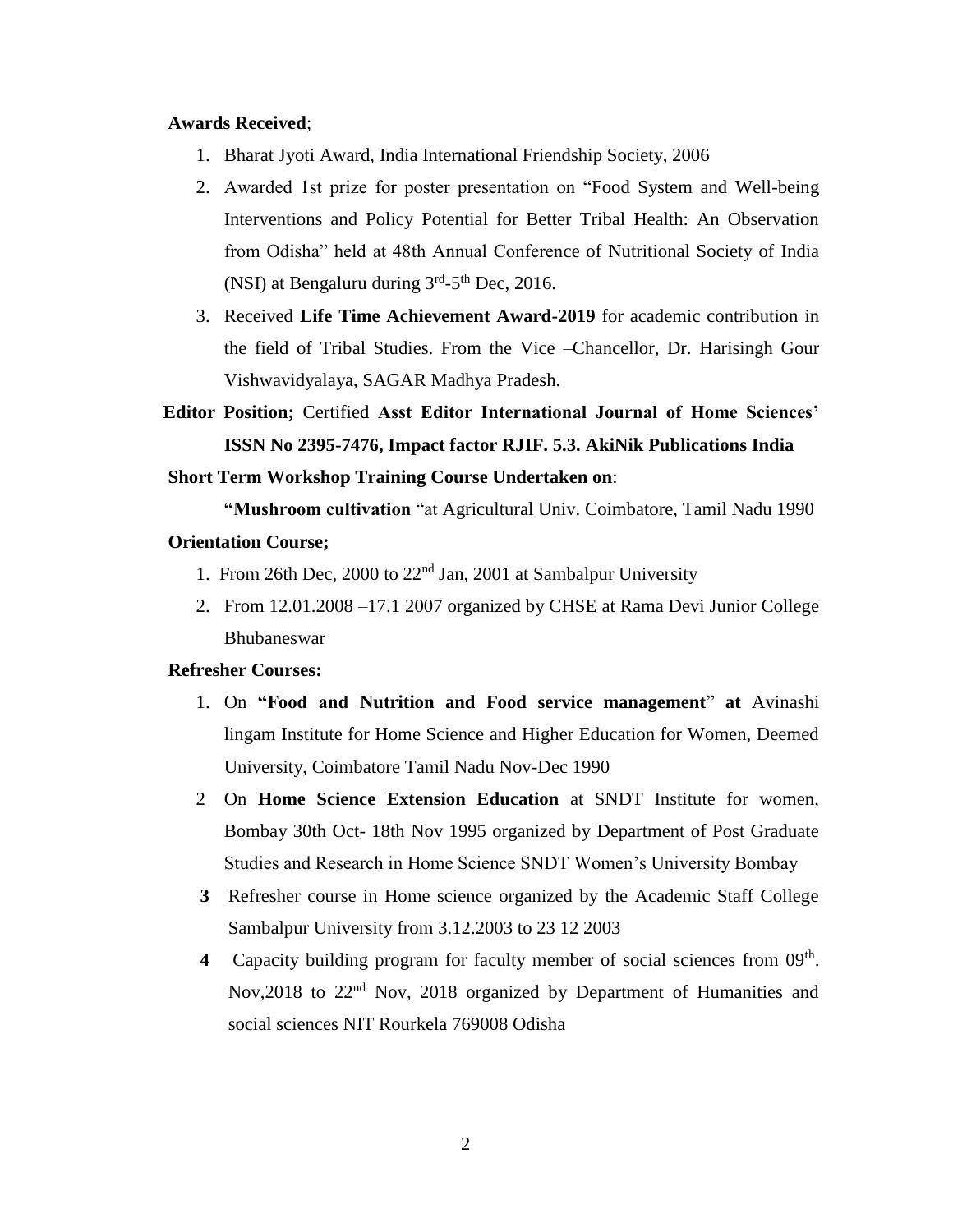# **Training Course Undertaken:**

- 1. On "**Research Methodology and Computer Applications for Socials Science Teachers (TCRMCa) from 16th June to 22nd June, 2003** Organized by The Department of Political Sciences **Guru Ghasidas Viswavidyalaya**, Koni ,Chhattisgarh. Sponsored by ICSSR, New Delhi
- 2. **Workshop on Capacity Building for Women Managers** at Netaji Subhas Open University Kolkatta, West Bengal from  $1<sup>st</sup>$  Sept, 2003 to  $6<sup>th</sup>$  Sept 2
- 3. **Executive Development program for Principals** at Pune, Maharashtra from  $08<sup>th</sup>$  to  $17<sup>th</sup>$  Sept, 2003
- 4 **Workshop on Capacity Building for Women Managers training of the trainers** organized by Women studies Research center, Calcutta University, West Bengal, from 19<sup>th</sup> Dec, to 23rd Dec, 2005
- 6. TOT for NAAC under Berhampur University 2019

# **Research Experience**:

From 1986 till date in areas of food and nutrition, Child feeding and weaning Practices and growth studies Areas of interest a) child care

b) health and nutrition

c) food processing and preservation

# **Teaching Experience**

- 1. At **Post Graduate level**: From 1990 to 04.70 91 at Dept of Home Science Sambalpur University Sambalpur while serving as a research scholar.
- 2. At **Under Graduate** and Honors level from 1991 to 2013 at Women's College Padampur, Bargarh
- 3. I.G Women's College, Cuttack -from  $9<sup>th</sup>$  February, 2013 to 30<sup>th</sup> January, 2016
- 4. Berhampur University-January  $30<sup>th</sup>$  to till date

# **Administrative Experience**

- 1. Principal in charge Women's College Padampur, Bargarh since 1991 till 2013
- 2. Centre superintendent of +2 and +3 Examinations since 1991 till 2013
- 3. Superintendent of working women's Hostel of Berhampur University since 2016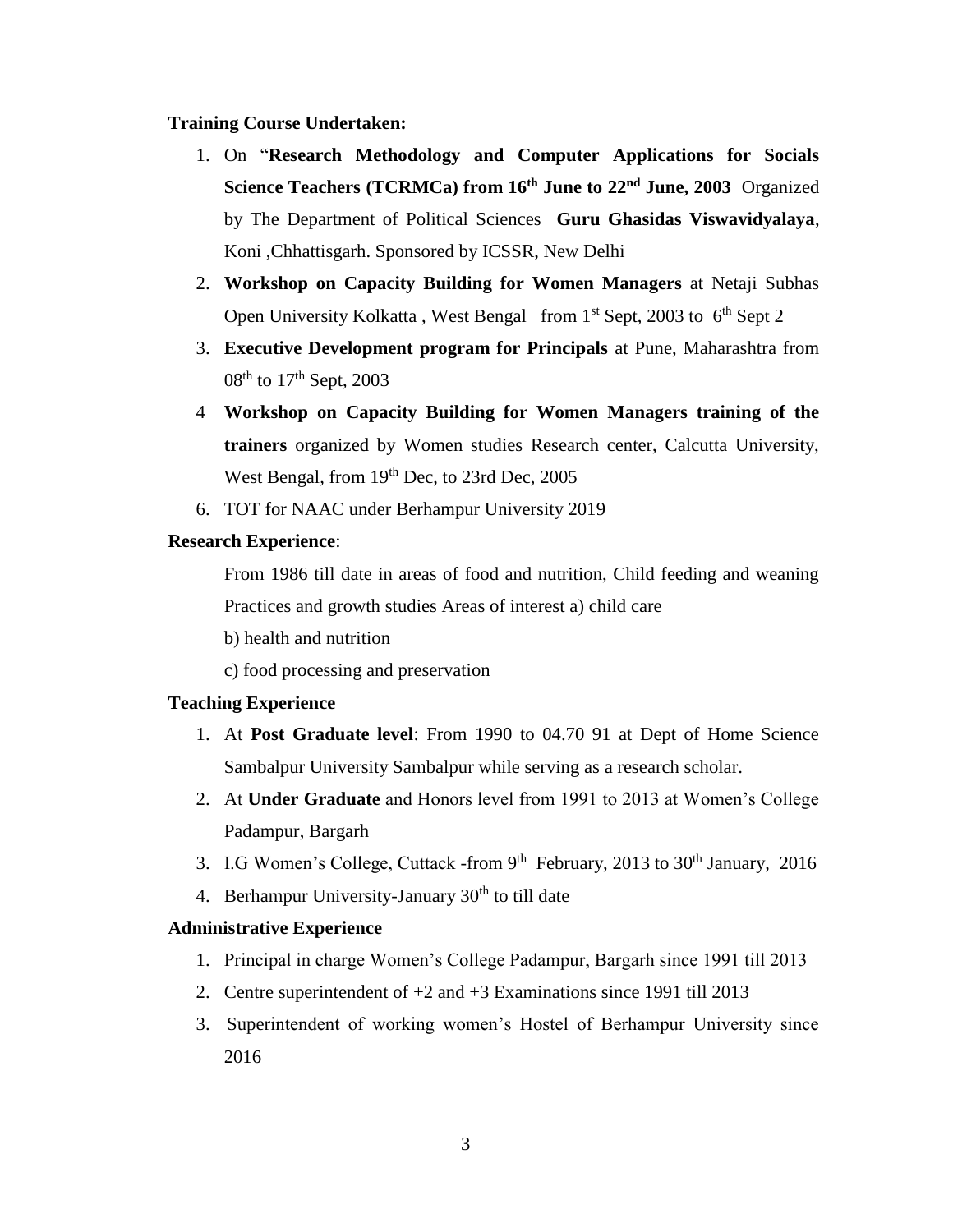- 4. Superintendent of Hostel Dhanei Hostel for PG Girls of Berhampur University since 2016
- 5 Superintendent of Hostel Kolab– Hostel for PG Girls of Berhampur University since 2016
- 6 Member sports council Berhampur University (Kabadi women) 2016
- 7 Director Women Study and Research Center, Berhampur University frommarch18 to July, 2019
- 8 Head of the Department Home Science, Berhampur University First June 2019 till date

# **Publications:**

# **Books:**

- **1.** Indigenous health management published by Akankshya Publications Ltd Bhubaneswar 2002, ISBN No 81-87650-03-6
- **2.** Child care practices in India: A study among the Marginalized, Sara Publication, 2018 ISBN 987-1-73028-023-8

#### **Books in the process of publication**

- I. Essentials of Home Science (contacted publisher)
- 2. Food and Nutrition status of the Marginalized (Manuscript getting ready)

# **Book Reviewed**;

7. Tribal Livelihood in Changing Perspectives by N.Panigrahi ISBN978-93-8117- 678-8 Pages- 342, SSDN Publisher and Distributors, New Delhi -2014 in Jou. Tribal Studies: A journal of COATS Vol-5 Issue-Dec.2017 ISSN 2321-3396 Pp121-122

## **Projects worked in;**

1.Baseline survey on Gift-Milk Program for School Children in Gajapati District, Odisha .funded by– NDDB, Anand, Gujrat .

2. External Evaluation of total literacy campaign of Sibsagar District, Assam 1998

**3..** Human rights in India, Third Universal Periodic Review Joint Stakeholders' Report (WGRH) Working Group on Human Rights in India and The UN ,2017

**Project completed: -Major UGC research Project as Co- investigator:**

#### **Title of the project:**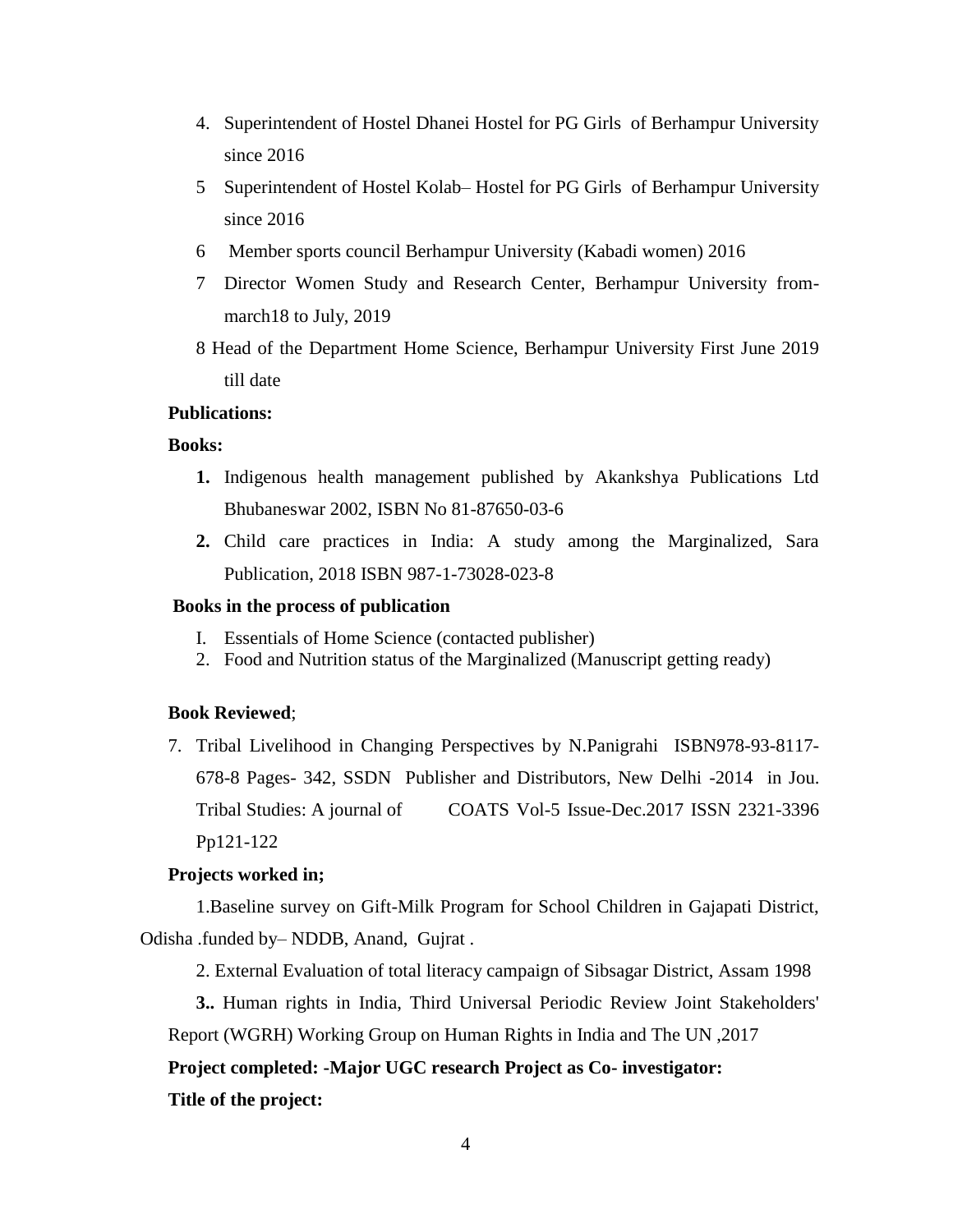**1. "Mining Might and food insecurity in tribal areas of Orissa (A study on the** 

**impact of mining operation on women health)"** Major Research projects Funded by University Grants Commission vide No F.5-13-2003, New Delhi 2003

### **Research Papers Published:**

- **1.** *"Cosmetics in West Orissa, Then and now: A nexus between development and displacement- A case study*", Journal, Man in India**,** Vol.68, No.1, Pp.94 -103, 1989. **ISSN No. 0025-1569**
- **2.** *"Redundant human resources and their problems of survivals*", (ed.) R. Pati and B. Jena, in Book Aged in India, Ashish Publishing House, New Delhi, Pp. 288-296, 1989. **ISBN No. 81-7024-264-9**
- 3. "*Male P.G. students, their views on dowry and its implications preliminary sociological analysis*, Journal. Manav Vol.3 Pp 159-169, 1988-89 ISSN No, (Not mentioned)
- **5** "*Socio-cultural constraints in wet-nursing: A case study among The Binjhals of Orissa* Journal. Folklore Vol.3 No.11Pp.224-228 1990 ISSN **No 0015-5896**
- **6** "*Primordial institutional factors influencing malnutrition among the tribal children*" in Book Contemporary Indian Society Eds. V.S Upadhyay, Anmol Publications, NewDelhi,1995 **ISBN 10: 8174880984**
- **7** "*Women and career development*" in Niyog Jyoti Vol. No. Sambalpur University 2000 (ISBN No not mentioned)
- **8** *"Promoting Industry-Institute interfacing for effective training; A Discourse".* In Book Training Managers for 21<sup>st</sup> Century, ISTD, Publication. New Delhi 2000, **ISBN No 81-8623-89-7**
- **9** *"Employment for women and probable encounters: A perspective of Home science"* published in Book The Status of women in women in Rural Society Eds. Ramesh Chaube and Kalpana Saini , Aditya Publishers Distributed by Gyan Books Pvt. Ltd New Delhi 2002 Pp 151-158 **ISBN no. 81-87725-19-2**
- **10** "*The information technology in India A discourse from social science perspective*" published in the Proceedings of the National seminar on Business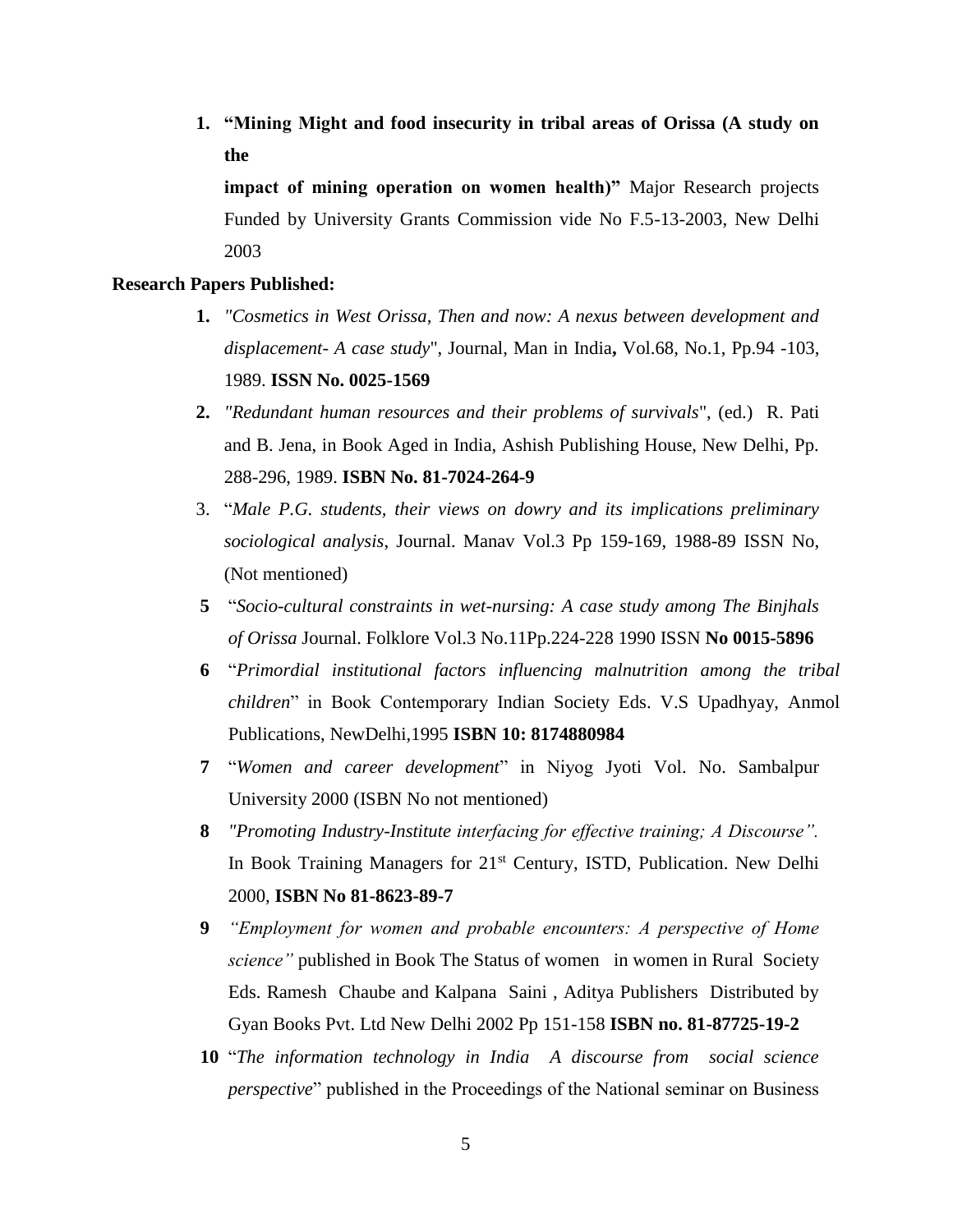process reengineering using information technology (BPRIT-02) sponsored by AICTE New Delhi organized by UCE Burla in collaboration with ISTD Sambalpur Chapter during Sept13-14,2002, Seminar Proceedings PP 31-37 (ISBN No not mentioned )

- **11 "***Indigenous knowledge in health management and health need assessment in west Orissa, India: An empiric study",* published in book; Bio-social issues in health, part-II, Health and Health care system; socio cultural and ecological dimensions, General Editor.Prof. Dr. R. K. Pathak, Editors Dr. A. K. Shinna, Dr. D. G. Banerjeeand Dr.R.N. Vasist. Northen Book, New Delhi, Pp-115- 123, ISBN **NO.97861-7211257**
- **12** "*Livelihood of the people, company, and the state administration: An observation on the politics of imbalance".* Published in book; Tribal development since independence; Editor, S.N.Choudhury, Concept publisher Company, New Delhi **ISBN No 13-978-81-8069-622-0** Pp. 91-113
- **13** "*Disease and its Treatment among the Santals: An Anthropological Exploration"* **in** Studies on Bio-Medical Anthropology: Profiles of Health Cultures (eds) R.K. Mutatkar, Ajit K. Danda and Vikas Bhatt, 2009 Aryan Books International ,New Delhi, **ISBN No 9788173053726**, Pp 262-277
- **14** "*Plight of poor migrants and urbanization in India : A study on family resource management among the Oriya Migrants"* Edited By P.P. Mishra , Urbanization : Issues and Challenges , Sivalik Publishers, New Delhi 2011 Pp 172-288 **ISBN No 978-81-88808**
- **15** "*Man –nature –Spirit- Complex among the Santals*" Jou Adivasi Vol. No 53- Sl No 1&2 2012 **ISSN No. 2277-7245** Govt of Orissa Pp.45-55
- **16** *Indigenous Knowledge System among the Odisha tribal communities with emphasis on proto peasantry, arts and crafts' in Biodiversity Watch , International Journal on Biodiversity Issues , July & Dec, 2013 No 2 Pp 30- 43 ISSN No. 2348-4497*
- **17** *'Climate Change: Its Expression on Child Health'*, Published in Odisha Environmental Congress  $22<sup>nd</sup> -24<sup>th</sup>$  Dec 2015, Proceedings, Focal theme: Environment: Health and Nutrition Pp.292-304, 2015**,**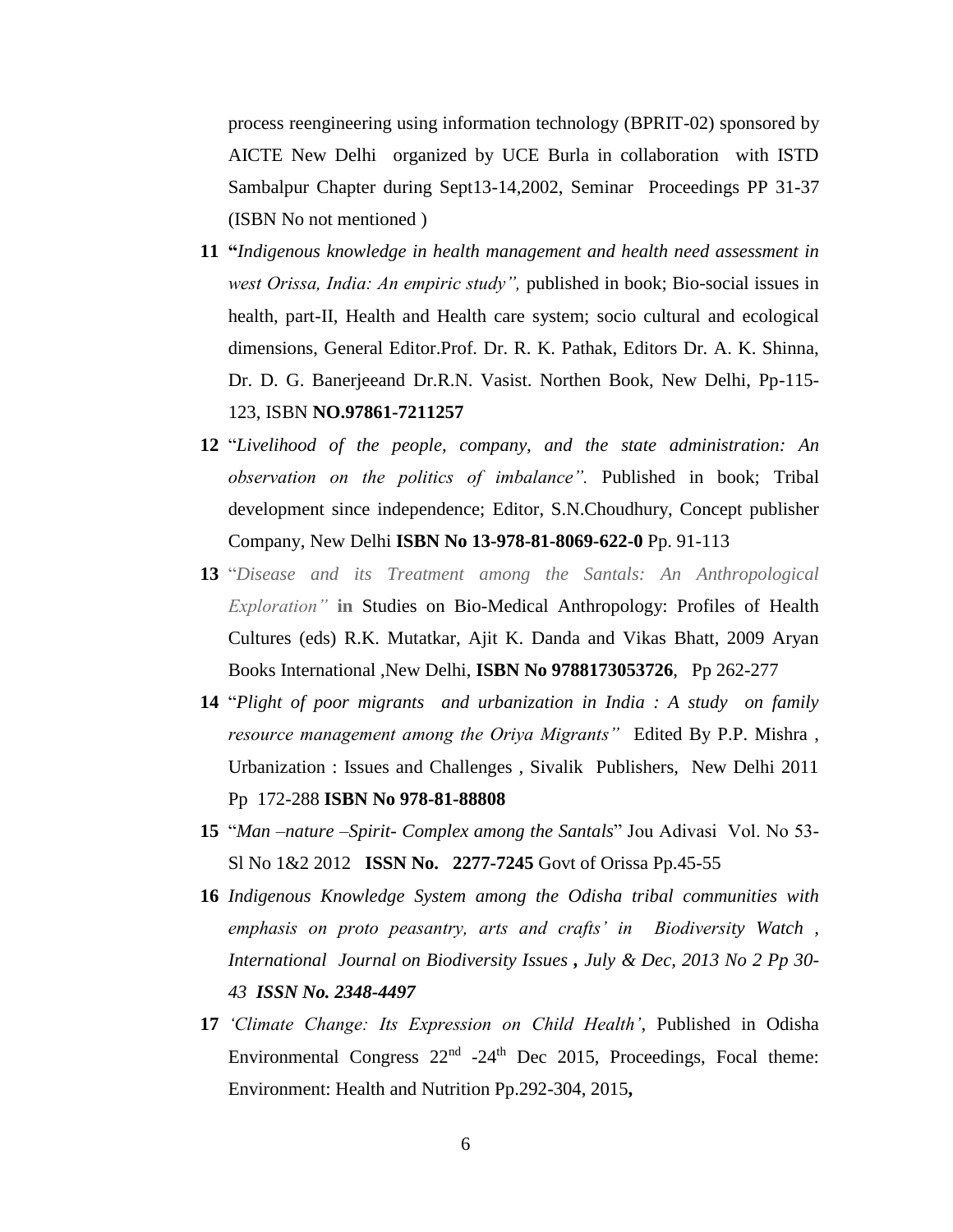- **18** "*Family Life Cycle Mileposts and Associated Rituals among the Paudi-Bhuyans: An Empirical Study in West Odisha*" In jou. Adivasi Vol No .55. No 1 2015 Pp-26-39
- **19** "*Gender dimension and community sanitation and sanitary habits among the tribal communities: A cursory look"* published in the proceedings of Odisha Environment Congress 2016 **ISBN No 978-81-920841-5-3**, Pp146-154
- **20** "*Why Vulnerable Tribal Groups Remained at Risk? A study among the Birjias–A PVTG of Jharkhand* Jou Man in Society Vol.22 Pp 09-22 2015 **ISSN 2347-1530**
- **21** "*Sanitary Habits among the Tribal Communities of Odisha : An Empirical Observation*" International journal of Scientific Research (IJSR) Vol 6 no 4 Pp 40-45 2017 **ISSN 22778179**
- **22** "*Food system and wellbeing interventions for tribal health An observation from the State of Odisha* "International Journal of Innovative and Advance Studies (IJIRAS) Vol. 4 No.7 Pp 164-169 2017 **ISSN 2394-4404**
- **23 "***Cultural Dimension of Tribal Food and Drink: A study among the Dongaria Kondhs of South Odisha*", Jou. International Journal of Advanced Research and Development (IJARD) Vol.2 No.5 Pp 1-4 **ISSN 2455-4197**
- **24** *Feminism and women empowerment in India: A movement in the making* Jou , Global Jou of Research analysis Vol 7 Issue 01 Jan 2018 **ISSN 2277 8160**
- **25** *Gender equity question and development reality : A discourse* Jou Man and Life Voil 43 No 3-4 July Dec 2017 Pp 1-16 **ISSN 0972-4109**
- **26** *Taapoi: A gender dimension in trading family of Odisha*, jou International Journal of Academic Research and Development, vol-3, issue:1,2018, Pp-181- 184 **ISSN-2455-4197,UGC approved jou-48808**
- **27** "*Socio-Cultural Exclusion and Coping Mechanisms among the Visually Impaired: A case study from Odisha*" Journal of Emerging Technologies and Innovative ResearchVol 5 issue 9, 2018, **ISSN : 2349-5162 Pp 68-71**
- **28** *Home Remedies and Healing Practices Among the Tribal Communities of Odisha: An Observation on Unhealthy Tribal Mothers and Their Healthy Children in Edited* by N. Panigrahi . Tribal Economy, Culture and Society in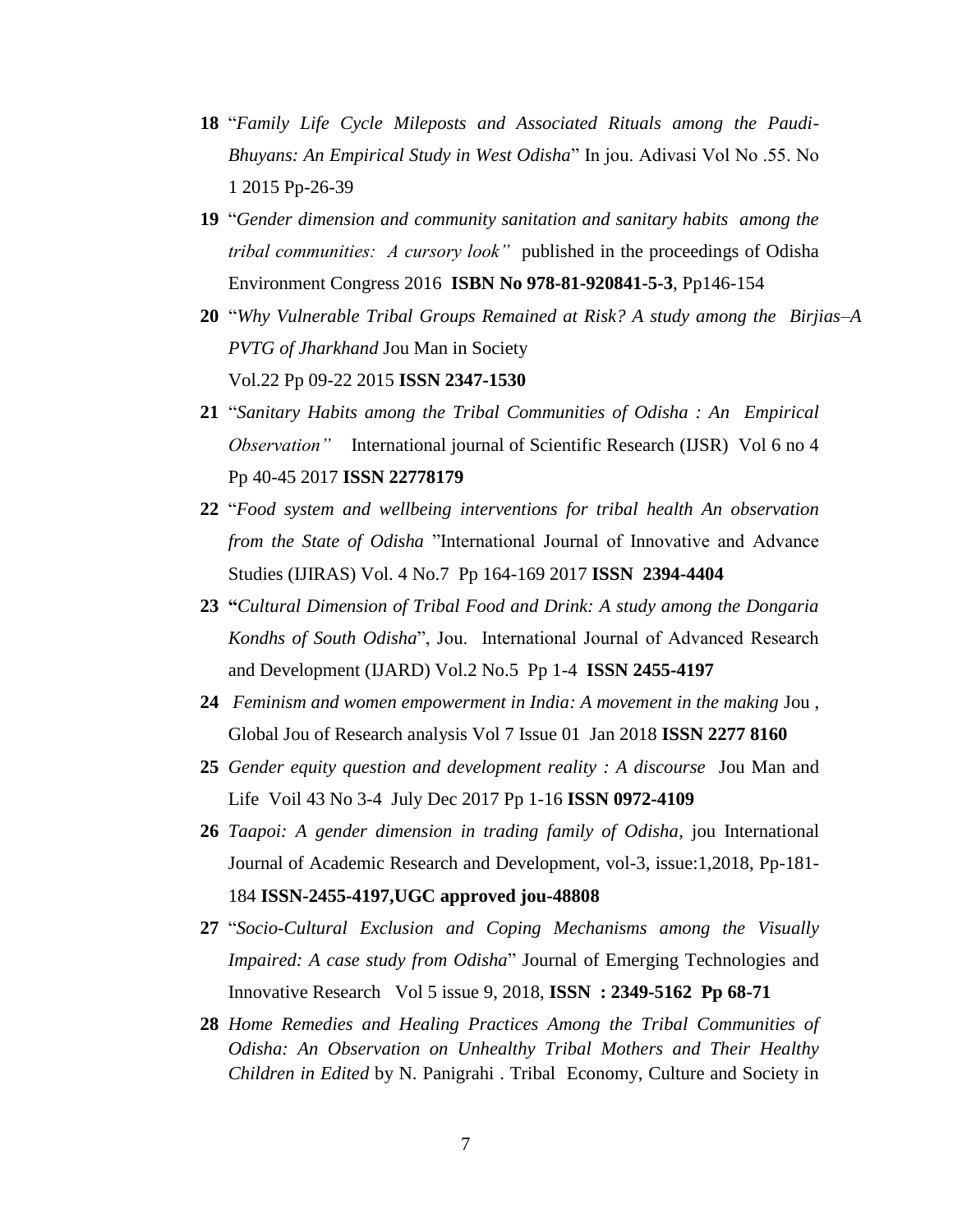India , Concept Publications Pvt Ltd, New Delhi, 2019,**ISBN NO-978-93- 86682-94-9**

- **29** *Educational status of students with visually impaired. Asian Journal of Multidimensional Research* vol-8 spl issue, April Pp-498-503, **ISSN.2019 2278-4853** UGC Approved I.F-6.053
- **30** *Tattoo-A community marker among a few tribes of Odisha: A study with special reference to the Santals of Mayurbhanj*, Jou Adivasi, Vol 59 No 1 Pp 46-54, **ISSN 2277-7245,** 2019
- **31** *Coping strategies of the sickle cell anemia patients: study in western Odisha,* Journal of Natural Remedies, Vol. 21,No.2,Pp.01-08, **ISSN No-0972-5547**, 2020.
- **32** *"Multidisciplinary Framework: A Methodological Insight for Research Trainees ( Data collected from tribal village)"* in book -Tribes in Transition edited by Prof.Sarit Chaudhuri and Prof S. Padhi Published by the joint venture of Gyan Publishing house New Delhi and I.G. Rastriya Manav Sangrahalaya, Bhopal 2020 **ISBN -978-81-21219884**, Pp 171- 186
- **33** *."Women and their traditional knowledge in home garden biodiversity conservation Some observation from rural Odisha"* in Odiha Env Congress proceedings ed by editorial group seven members published by HDF c-Dar, CED, RMNH and Sou and ODM Public School, Bhubaneswar Pp 101-106, 2020 **ISBN no 978-81-920841-5-9**
- **34** . Transgender in India ; a study of educational status and legal rights by U. Bhaina, H. Samantaraya and M. Samantaroy- *in* international journal of creative research thoughts(IJCRT) Vol VIII issue 12 ,2020 ,**ISSN 2320-2382**
- **35** . Assessment of intelligence and educational attainment among the school going adolescence of burla town jou . International Jou of All Research Education and Scientific Models (IJARESM) ISSN 2458-4211 vol 9 issue3 , 2021 Pp
- **36.** *The Children and the Soul(s)in the Rites of Eschatology with special reference to the Binjhal Tribe of Odisha* for an edited Book on Religious life in Odisha (Accepted) edited by Dr. Ratnakar Sahoo, KISS Univ. 2021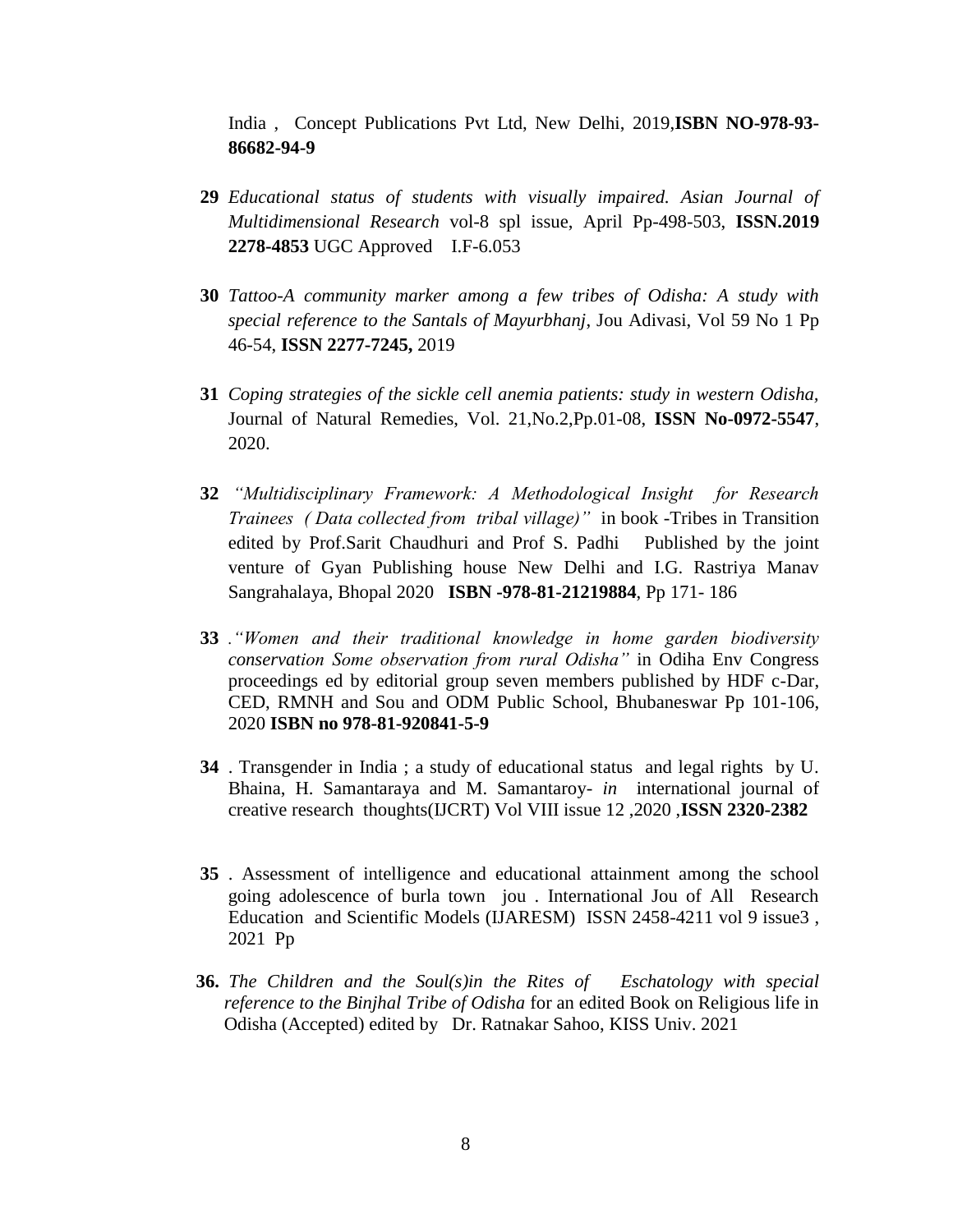# **Successful Guidance made to Scholar for Ph.D**

# **Guided:**

- **1.** *"Food insecurity and its impact on women health in selected mining areas of Orissa: An Empiric study"* April 2001Candidate: Miss Mausumi Mishra, Department of Anthropology Sambalpur University, Orissa (awarded)2011
- **2** "*Health services and health status of women in Sundargarh District: An Empiric study*" June 2002 Miss Supurna Patel, Department of Home science Sambalpur University, Orissa (Submitted) 2011

# **Continuing Guidance**

- 1. "Educated Women's Participation in Decision-Making on Household Matters: Scholar, Mrs. J. Debta, Department of Home Science, Bargarh Women's College
- 2 "Socio-cultural Exclusion and Integration of the Vision Impaired Students: A Case study in West Odisha" Scholar, Urimila Bhaina.
- 3. "Inter Parental Conflict and Its Impact on Biopsychic Health of the Teenage Girls''Scholar, Ms. Madhusmita Pradhan.
- 4. Nutritional Status of Preschool Children of South Odisha: A Case Study of Jeypore Town"Scholar, Ms. Sruti Sanchayeeta Tripathy.
- 5. "Evaluation of the Educational Development Intervention in Kasturba Gandhi Balika Vidyalaya (KGBV) for Girls: A Sample Study in Ganjam District" Scholar, Madhuchanda Samantaray.

6. Contribution of self-esteem and emotional intelligence for academic achievement: An empirical study among the Adolescents in Ganjam District, Odisha. **– MS. Godabari Seth.**

7. Marital Adjustment of the lady Teachers An Empirical Study in State Capital Of Odisha**\_ Ms. Sabita Bala Swain**

## **Successful Guidance to Scholar for M.Phil**

- 1 "Functional status of Aganwadi Centers in a Block of South Odisha: An empirical Study", Subasini Bhuyan , awarded during academic session of 2017
- 2 A study on reproductive health care facilities and services in Bargarh (Odisha): A sample Survey ", Scholar Chumki Behera awarded during academic session of 2017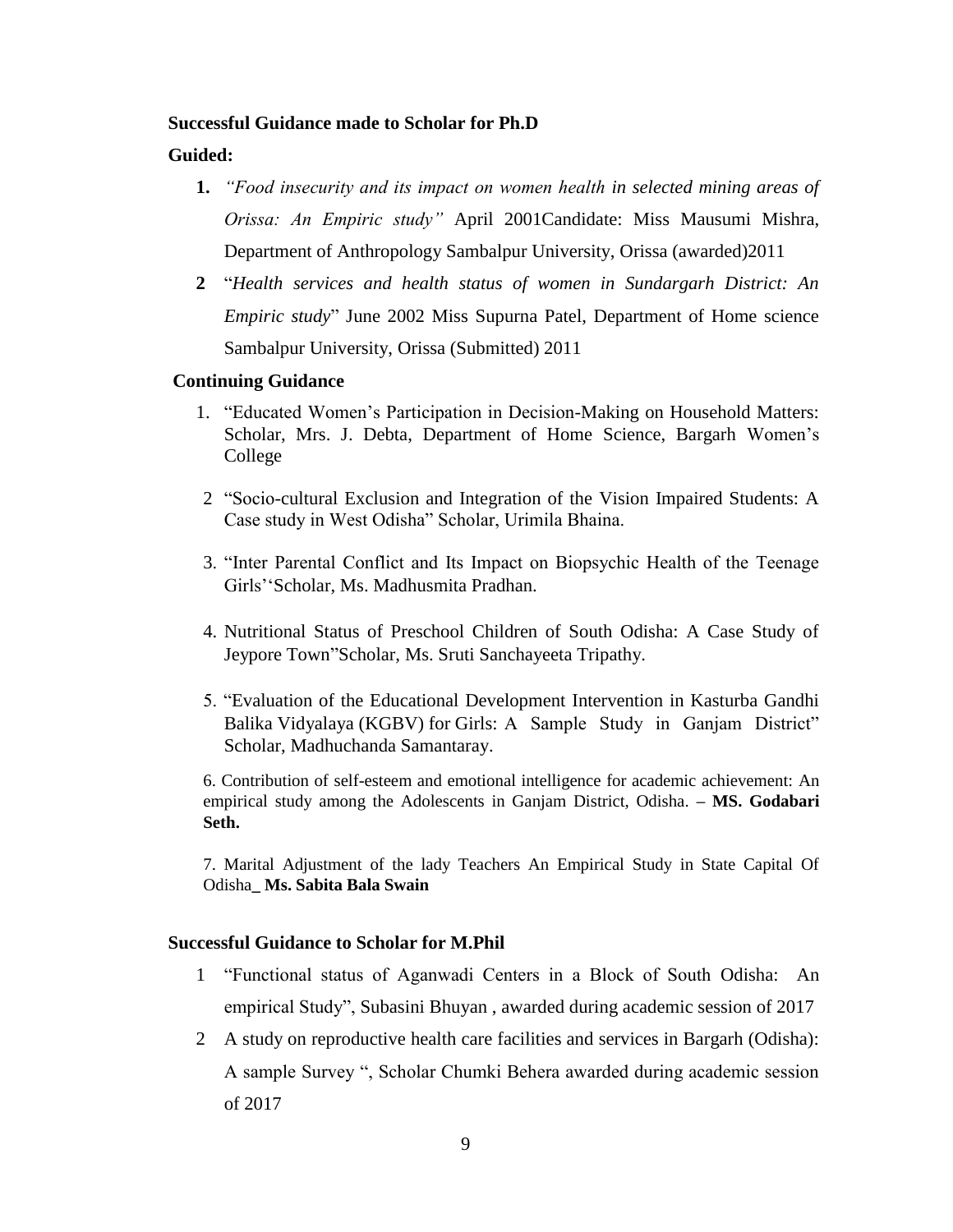- 3 "A study on marital adjustment of the lady teachers in Bhubaneswar: An empirical study", Scholar Sabitabala Swain awarded during academic session of 2017
- 4 A study on health assessment of adolescent girls in orphanage of Bargarh Distric , Ms Ritushree Patra , awarded during academic session of 2018
- 5 An analytical study of self-help group of south Odisha: An empirical study in Koraput District Scholar Miss Sadhana Bhanja awarded during academic session of 2018
- 6. The Impact of Midday Meal Program on Enrolment and Retention of The School Children in Bargarh District. By Pratysa Sahu,2018
- 7. Ipsita Das, "Autonomy and Decision Making Role of the Tribal Women of Odisha" Berhampur University, 2018
- 8. Itishree Mahapatra, "Impact of ICDS Program in Odisha (A case Study in Papadahandi Block)" Berhampur University, 2018
- 9. Shradhanjali Mallik,. "Educational Attainment of Rural Adolescent Girls in Ganjam District (An empirical study in Aska Block)"2020
- 10 .Sanshree Gupta, A Study on Food Habit and Nutritional Status of School Going Children (2-6Yrs): A Study among Juangs in Keonjhar District", 2020

## **Position Held**

- 1. Principal and Secretary Governing Body of Women's College Padampur, Bargarh since 1997 till Feb  $09<sup>th</sup> 2013$
- 2. Co-coordinator Center for PG HRD national institute of Human resources Development (NIHRD) (Approved by Government of India Dept of HRD New Delhi and Accredited by AICTE New Delhi , Sambalpur Unit with Headquarters at Chennai from 1991 to 1998
- 3. Member Academic Council of Sambalpur University since 1999 till 2002
- 4. Member of Board of Studies in Home Science, Sambalpur Univ from 2002- 2003 to 2007-2008
- 5. Member of Senate of Sambalpur University for the academic year of 2003- 2006
- 6. Member of Red-Cross Society Padampur, Bargarh Since 2000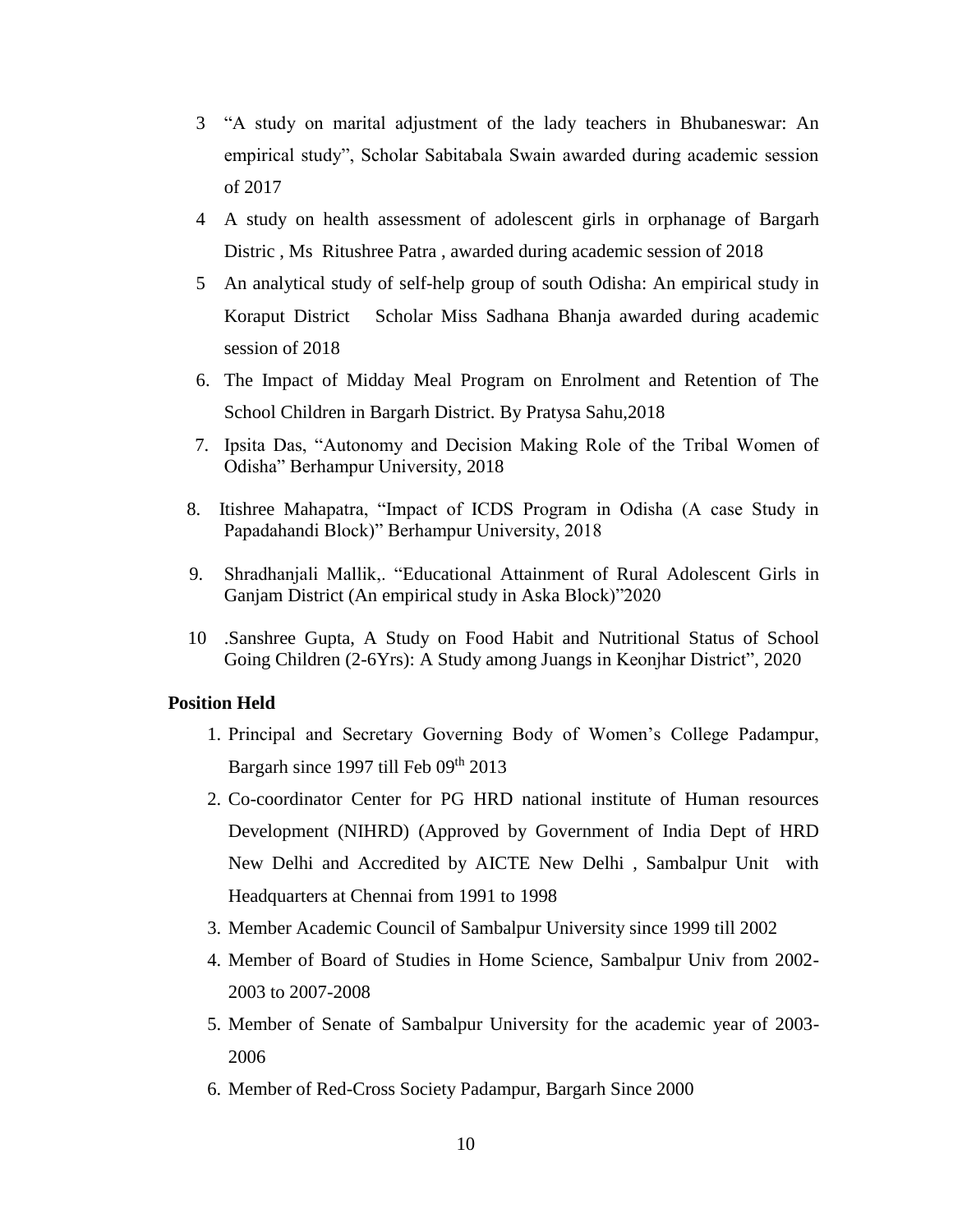- 7. Member of Board of studies of Women's Studies Research Center, Berhampur Univ 2016
- 8. NAAC Coordinator for Dept of Home Science during NAAC Committee visit during 2016
- 9. Member at D-idac at India DIEC Bengaluru, ID No DIN1293, 2016
- 10. Human rights in India , Member of the United Nations ,Third Universal Periodic Review Joint Stakeholders' Report2017WGRH working Group on Human Rights in India and The UN
- 11. NAAC mentors for affiliated colleges of Berhampur University2019 onwards

# **Administration:**

# **Hostel:**

- **1.** Head of the P/G Department, Home Science, Berhampur University
- 2. Superintendent of working women's Hostel of Berhampur University since 2016-2018

3. Superintendent of Hostel Dhanei Hostel for PG Girls of Berhampur University since 2016 -2018

4 Superintendent of Hostel Kolab–Hostel for PG Girls of Berhampur University since 2016-2018

5. Superintendent of M.T. Ladies Hostel, Berhampur University since 2020 June

6 Member sports council Berhampur University (Kabadi women) 2016

# **Coordination assignments At University:**

- 1. Coordinator of equal opportunity cell for SC ST and OBC Berhampur university since 2017
- 2. Co-coordinator at the Dep. Of Home Science for NAAC visit to University
- 3. Asst coordinator of Girls Counseling Centre, Berhampur University
- 4. Director, WSRC, Berhampur University from  $2<sup>nd</sup>$  April, 2018 to 9<sup>th</sup> July, 2019
- 5. Member NAAC monitoring committee

#### **Member of Board of studies**

- 1. Home Science, Berhampur University
- 2 Women's study, Berhampur University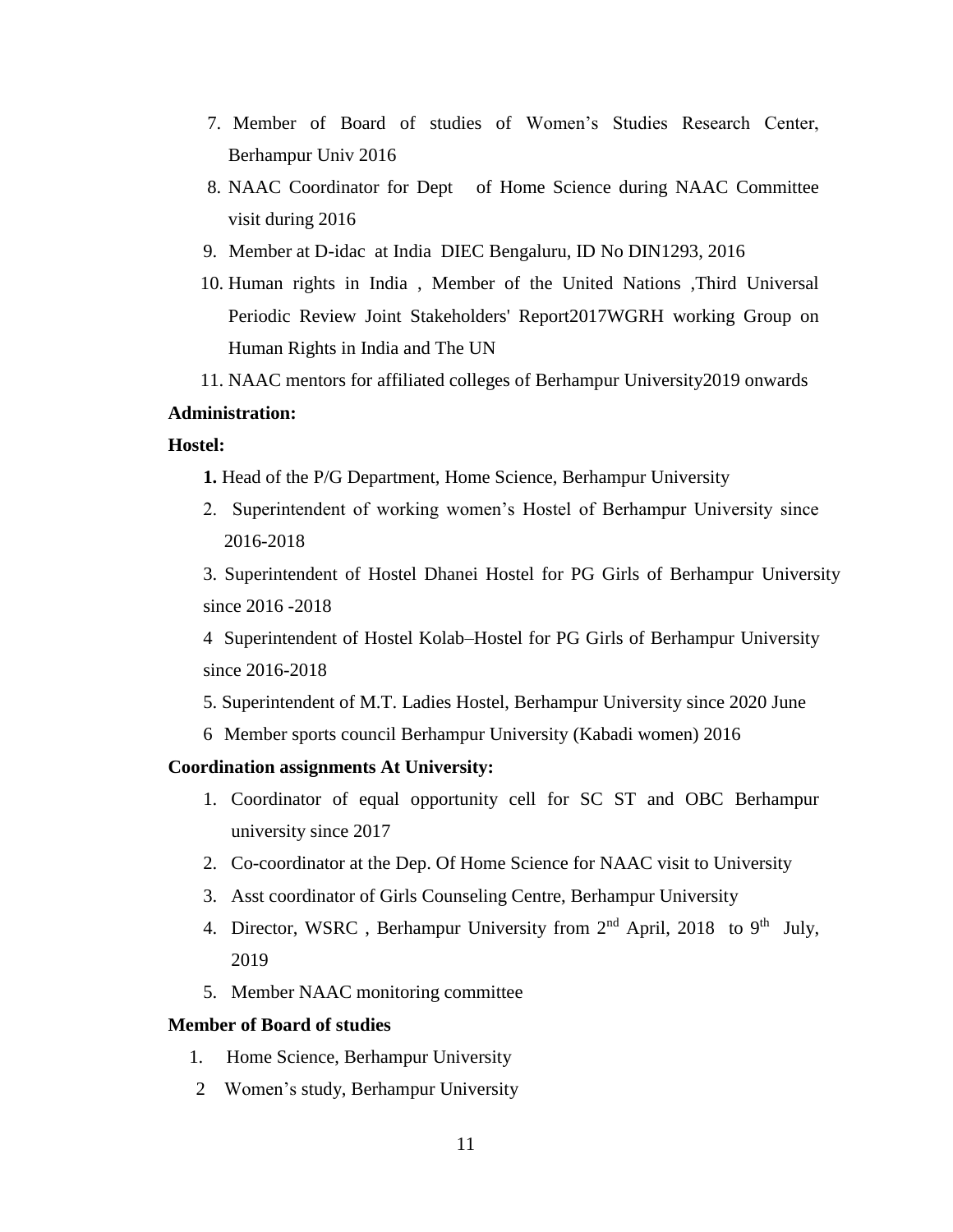- 3 Member Academic Council of SKCG college, Paralakhemundi, Ganjam
- 4 Food Technology, Rayagada

# **International Conference** /**Congress/webinar organized**

As a convener organized an international webinar on women and family wellbeing during 12-13 March 2021

#### **Seminar / Conference Participated;**

## **International Conference** /**Congress/Seminar**

- 1. Forest Losses and the Coping Mechanism of Forest Based Communities in Hinterland Orissa, Presented for 15<sup>th</sup> International Congress of Anthropological and Ethnological Sciences (ICAES) Florence, Italy 2003
- 2. Coal Mining Operation, Environmental Degradation, and Its Impact on the Health Status of the Native Womenfolk.: (A comparative study between mine labor families and families never employed in mines*), Presented* for 15th ICAES Florence Italy 2003
- 3. Environmental Degradation and the Changing Status of the Traditional Healers: An empiric study in Western part of Orissa, India, Presented for 15th ICAES Florence Italy 2002
- 4. Gender Equity Question and Development Reality: A Discourse *Paper communicated for presentation at the 4th international seminar on social exclusion and development organized by institute of social research and applied anthropology held at* Bidisha, Narayangarh, Paschim Medinapur *West Bengal 4th -5 th December, 2016*
- 5 "cultural concept of child and the problem of inclusive approach to right to equity education: An observation" presented at the international seminar on inclusiveness of under privileged children on equity education held at B.J.B Autonomous College Bhubaneswar Odisha during 19<sup>th</sup> and 20<sup>th</sup> November , 2016
- 6 "Images of Asian women managers: Some issues and challenges "at the international conference ((ICCCDM-2016)on cross cultural dimensions of management: Issues and challenges in the era of globalization organize by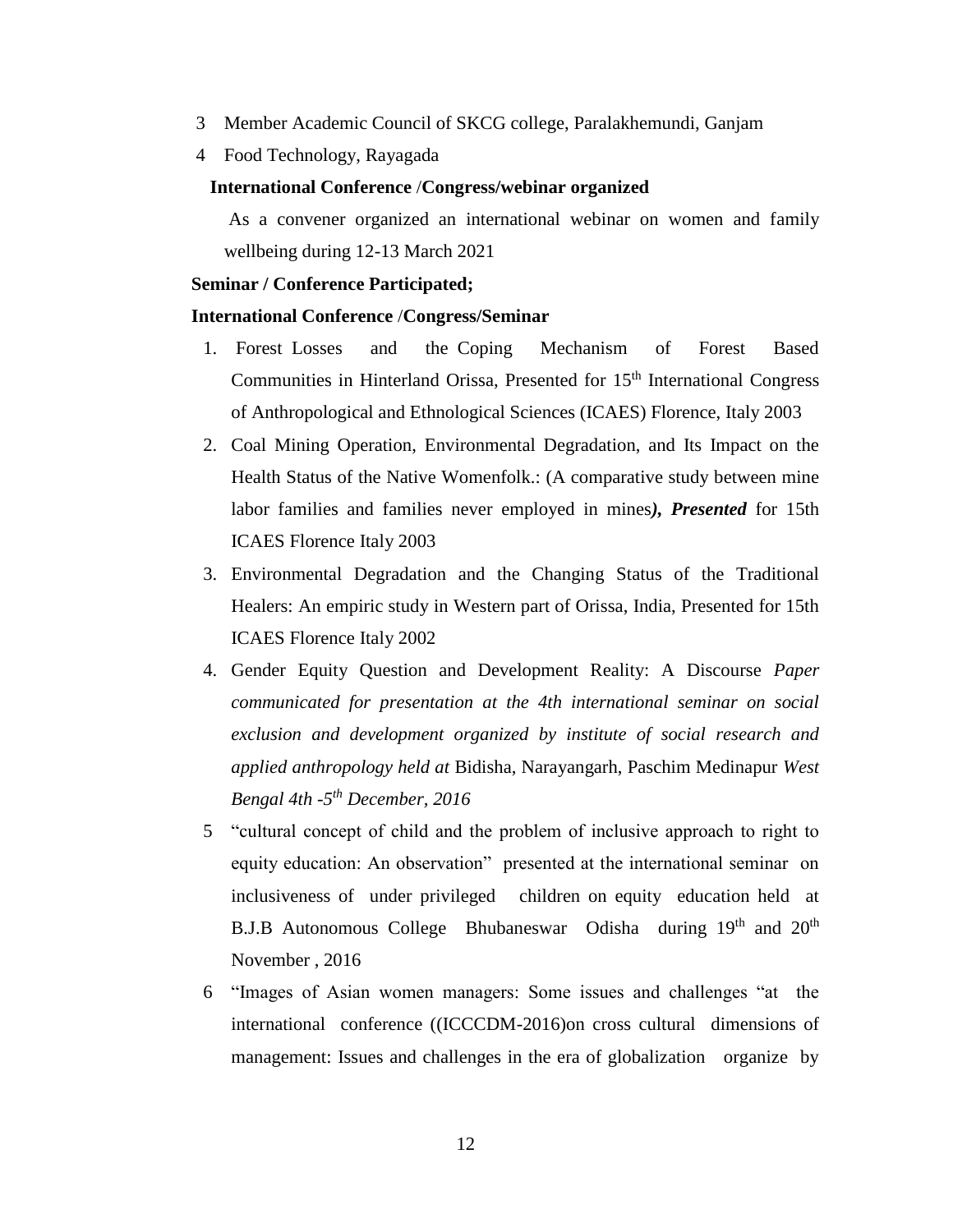the Dept of Business administration Berhampur University Odisha during 24<sup>th</sup> and 25<sup>th</sup> November 2016.

- 7 Presented paper entitled "Role conflict and sustainable development of employed women: A case study among the college teachers of Odisha" "at the international conference on Conflict Resolution and Sustainable Development being organized by NCDS, Bhubaneswar funded by ICSSR, during 10<sup>th</sup>-11<sup>th</sup> Dec 2016.
- 8. Gender Equity Question and Development Reality: A Discourse *Paper communicated for presentation at the 4th international seminar on social exclusion and development organized by institute of social research and applied anthropology held at* Bidisha, Narayangarh, Paschim Medinapur *West Bengal 4th -5 th December, 2016*
- 9. "Cultural Concept of Child and the Problem of Inclusive Approach to Right to Equity to Education: An observation" presented at the international seminar on inclusiveness of under privileged children on equity education held at B.J.B Autonomous College Bhubaneswar Odisha during 19<sup>th</sup> and 20<sup>th</sup> November, 2016
- 10."Images of Asian women managers: Some issues and challenges "at the international conference ((ICCCDM-2016)on cross cultural dimensions of management: Issues and challenges in the era of globalization organize by the Dept of Business administration Berhampur University Odisha during 24<sup>th</sup> and  $25<sup>th</sup>$  November 2016.
- 11.Presented paper entitled "Role conflict and sustainable development of employed women: A case study among the college teachers of Odisha" "at the international conference on Conflict Resolution and Sustainable Development being organized by NCDS, Bhubaneswar funded by ICSSR, during  $10^{th}$ -11<sup>th</sup> Dec 2016.

# **National Level:**

**1. "***Cosmetic of west Orissa A nexus between the displacement and development"* presented in the National seminar entitled on Development and displacement Organized by ISSC Sambalpur, 1987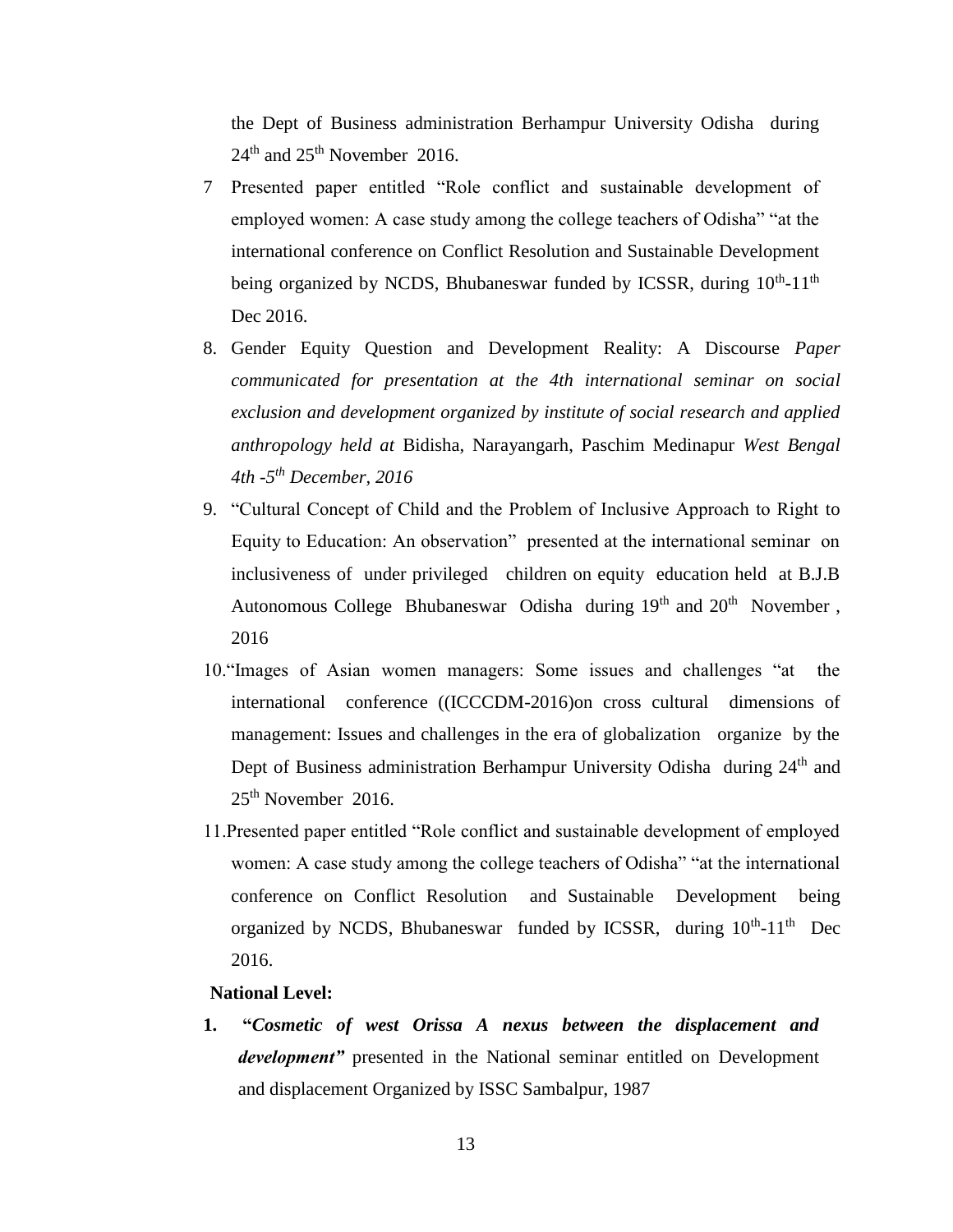- **2.** *"Attitude of employed mothers towards girl child*" National Seminar on Children without Childhood in contemporary society with participants from overseas Children without Organized by Dept. of Home Science, Sambalpur University 0n 23rd 1999
- **3.** *The Role of NGOs in Rural and Tribal Development* Organized by Dept of Anthropology, Allahbad University during  $16<sup>th</sup> - 17<sup>th</sup>$  Aug, 2002
- **4.** "*The information technology in India A discourse from social science perspective***"** presented in the Second National Seminar on Business process reengineering using information technology (BPRIT-02) sponsored by AICTE New Delhi organized by UCE , Burla in collaboration with ISTD Sambalpur Chapter during 13<sup>th</sup> -14<sup>th</sup> Sept, 2002,
- **5. "***Community participation in Primary health care in Rural / tribal Orissa Data from Western Orissa***"** Presented in National Social Science Congress 22<sup>nd</sup> -26<sup>th</sup> Jan, 2003 held at Andhra University, Visakhapatnam
- **6.** "*Women Empowerment Through Self Help Group in a Gond village: An Empiric Study*" jointly authored by Dr.P.Panda and H.Samantaraya presented National Seminar organized by Dept of Anthropology in collaboration with the Indira Gandhi Manav Sanghralaya Bhopa land Deptof Forest,Guru Ghasidas Viswavidyalaya Central university Bilashpur, Chhattisgarh during  $27<sup>th</sup> 28<sup>th</sup>$  Oct, 2005
- **7.** "*Child Rearing Practices and the Growth Pattern Among Three Category of Population of An Ecological Zone: An Empiric Study***"** jointly authored by Dr. K. Oraon and Dr.(Mrs)H. Samantaraya contributed at the National conference being organized by the Department of Anthropology Ranchi University during  $18<sup>th</sup>$  and  $19<sup>th</sup>$  Nov, 2005
- **8** *The People of Forest Ecology and the State Policies: A Discourse* jointly authored by K Oraom, P. Panda, H.Samanataraya, and R. Sahu contributed at the National conference being organized by Department of Anthropology Ranchi University 18<sup>th</sup> Nov and 19<sup>th</sup> Nov, 2005.
- 9 On "**Anthropogenic Disaster Management**" being organized by Dept of Earth Science Sambalpur University held during Feb. 2006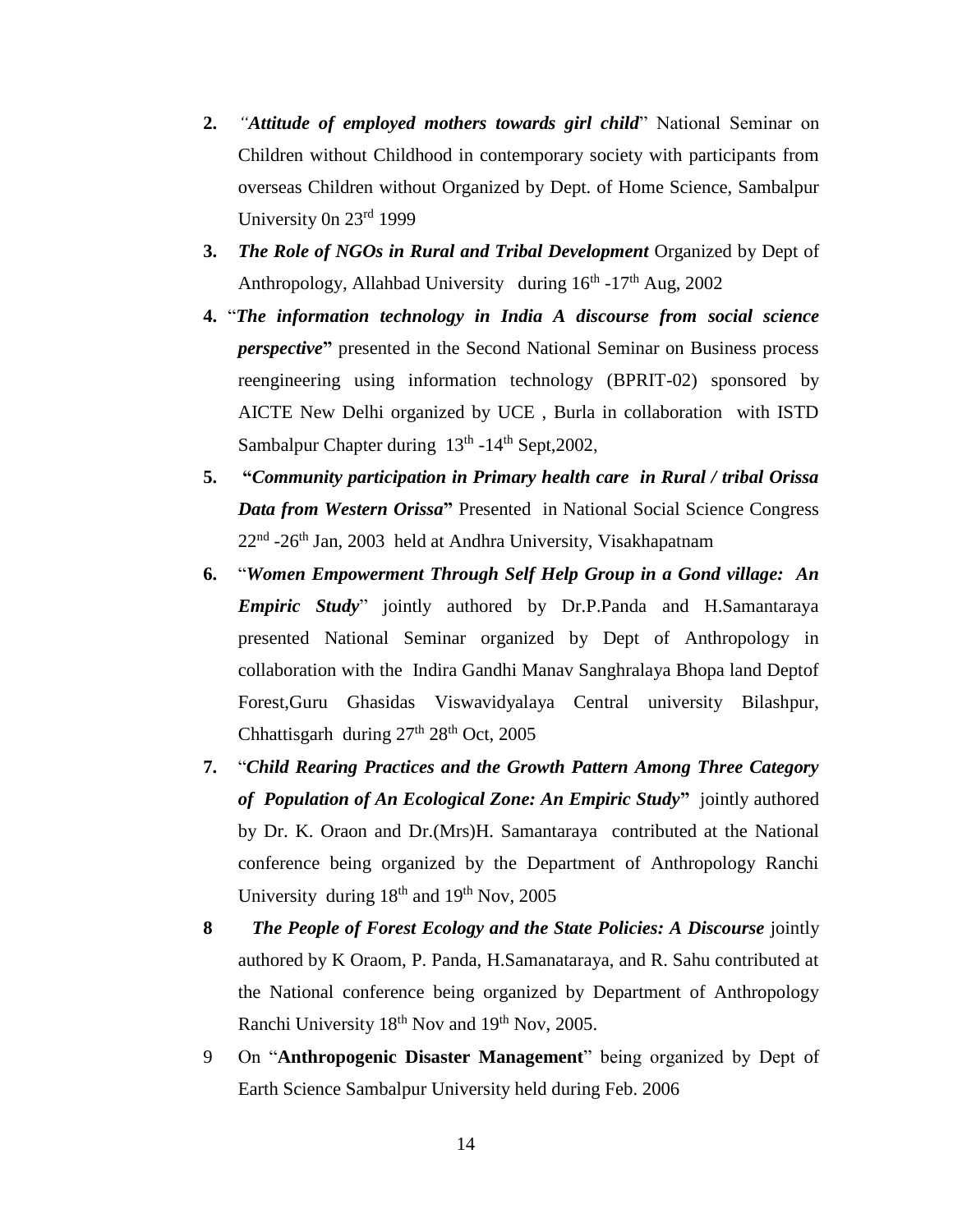- 10. Presented a paper on **"***Disease and its treatment among the sandals An anthropological exploration (Data from Village Rengalbeda in Bisoi Block of Mayurbhanj, Orissa"* National seminar on Human development evolution and vision organized by INCAA and Maharastra Association of Anthropological Sciences Dept of anthropology , university of Pune in collaboration with AIS, Kolkata, TISS Mumbai , Deccan College of PG and Research Institute Pune, IGRMS Bhopal and IASTAM Mumbai (Joint) during 21<sup>st</sup> -23<sup>rd</sup> Feb, 2007
- 11. **"Self-help group for development of women folk: A village study"**  presented at the national seminar on marginalization and development: issues and concerns being organized by the Dept. of Anthropology Sambalpur University during 2<sup>nd</sup>-3<sup>rd</sup> March 2016.
- 12 **paper presentation made on "Gender Equity in Question and development Realities"** in "Horizons of Anthropology" a National Seminar organized by Dept of Anthropology Sagar University during 29<sup>th</sup> Feb, to 3rd March, 2016
- 13 Participated at the discussion in National seminar on **"Sustainable Food and Nutrition Security"** with its venue at Regional Medical Research Centre (RMRC) with local organizer being Orissa Environment Society (OES) held on  $29<sup>th</sup>$  June, 2016
- 14 **'Food System and Well-being Interventions and Policy Potential For Better Tribal Health: An Observation from Odisha"** at 48<sup>th</sup> Annual Conference of Nutritional Society of India (NSI)during 3<sup>rd</sup>-5<sup>th</sup> Dec, 2016
- 15 Attended and presented a paper entitled "**Culture of tribal food and native concept of nutrition :A case study** " at the national seminar on sustainable food and nutrition security held at RMRC Bhubaneswar on 29<sup>th</sup> June, 2016 .
- 16 Presented a paper entitle **"Food system and wellbeing interventions and policy potentials for better tribal health: An observation from Odisha"**  in poster session on field of community nutrition during 48<sup>th</sup> national conference of the nutrition society of India held at St John's Research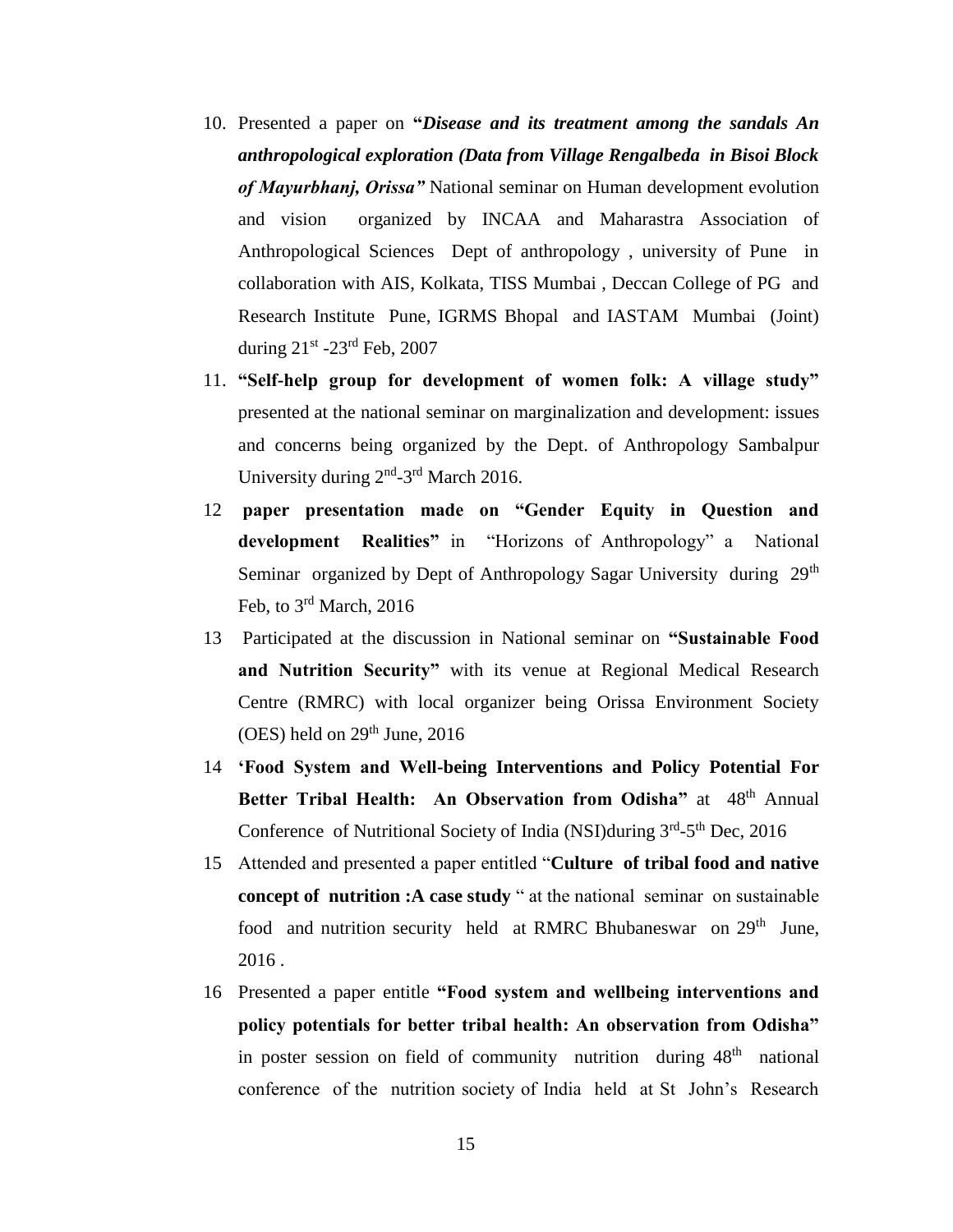Institute , St John's National Academy of Health Sciences , Bengaluru during  $4<sup>th</sup> - 5<sup>th</sup>$  Nov, 2016.

- **17. "Self-help group for development of women folk: A village study"** presented at the national seminar on marginalization and development: issues and concerns being organized by the Dept. of Anthropology Sambalpur university during  $2<sup>nd</sup> - 3<sup>rd</sup>$  March 2016.
- **18**. Participated at the discussion in National seminar on **"sustainable food and nutrition security"** with its venue at Regional Medical Research Centre (RMRC) with local organizer being Orissa Environment Society (OES) held on 29th June, 2016
- **19. 'Food System and Well-being Interventions and Policy Potential for Better Tribal Health: An Observation from Odisha"** at 48th Annual Conference of Nutritional Society of India (NSI) during 3<sup>rd</sup>-5<sup>th</sup> Dec, 2016
- **20.** Presented a paper entitle **"Food system and wellbeing interventions and policy potentials for better tribal health: An observation from Odisha" in** poster session on field of community nutrition during 48<sup>th</sup> national conference of the nutrition society of India held at St John's Research Institute, St John's National Academy of Health Sciences, Bengaluru during  $4^{\text{th}}$ -5<sup>th</sup> Nov, 2016.
- **21** Presented a paper on **"Knowledge and practices on food safety among women: A study among the slum dwellers of Bhubaneswar City" at the National Seminar on Women and Health: need for a new Dimension organized by centre for women studies on held on 7th March, 2018.**
- **22. Menace of Tribal Mother and Child Health in India: A cursory look from Home Science Perspective, Presentation made at Multidisciplinary National Conference on Dimension of Education: Yesterday, Today and Tomorrow** on 22.9.1019 being organized by Anusuchit Jati Vikas Parosad Chhattisgarh, with Mahanta Laxinarayan Das College Raipur (C.G)

### **State Level Conference Attended;**

**1. Principals' Conference** organized by CHSE Bhubaneswar Orissa, 1994, 1997, 1998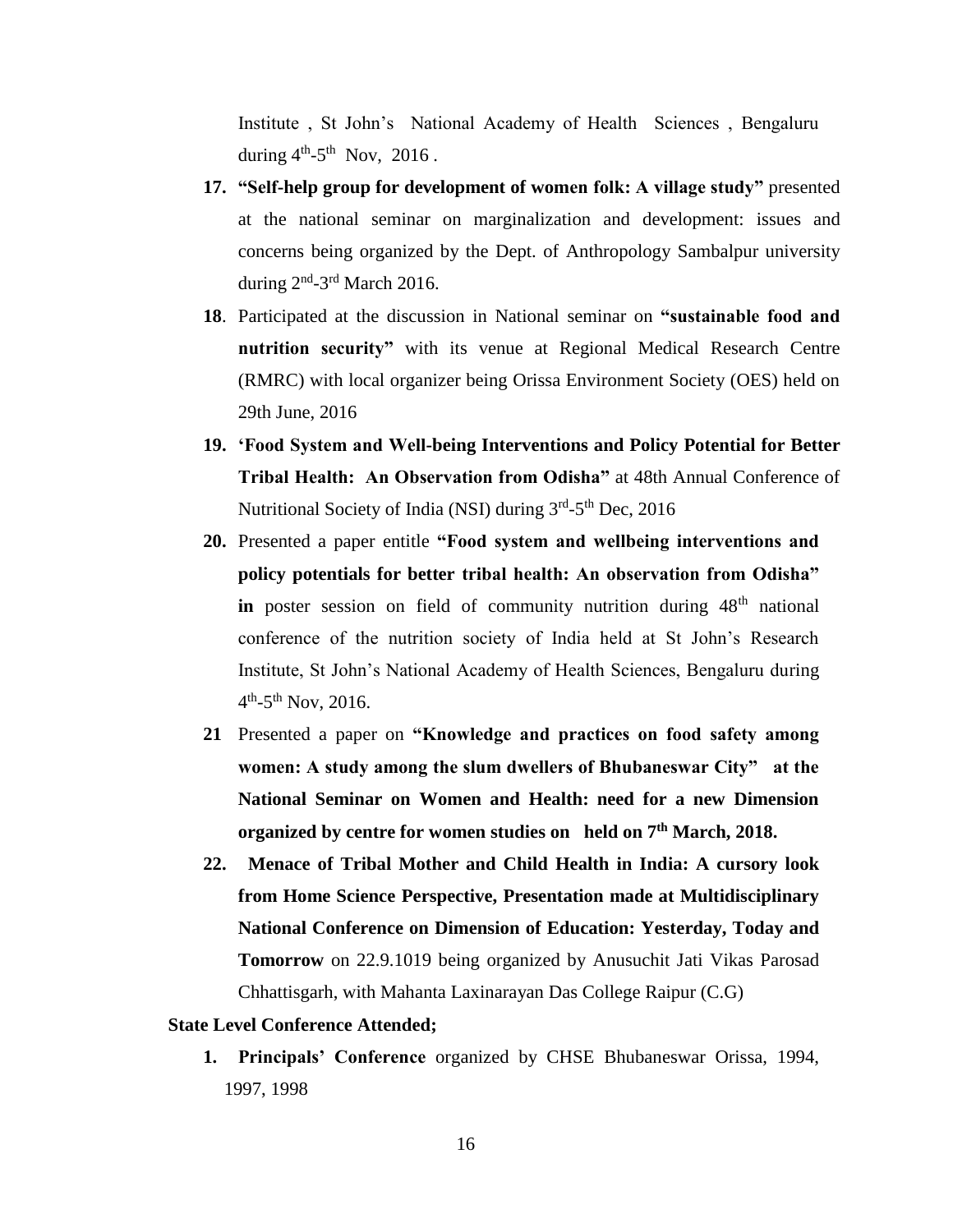**2. Principals' Conference** organized by Chairman, College Development Council Sambalpur University during 1997, 1998, 1999, 2000, 2001, and 2002

### **National Workshop Attended**:

- 1. **"***The relevance of Home Science in Primary Health Care for Government and Nongovernment Organization"* (Danida Assisted) at Avinashilingam Institute for Home Science and Higher Education for Women, Deemed University, Coimbatore Tamil Nadu  $7<sup>th</sup> - 9<sup>th</sup>$  March, 1991
- 2. Workshop on **curriculum development in Home Science** held at Bhanja Bihar sponsored by UGC being organized by the department of Home Science Berhampur University during Dec 3<sup>rd</sup> and 4<sup>th</sup> 2004
- 3. **Use of ITC for human rights monitoring , campaign and advocacy** organized by Civil society forum on human rights (CSFHR) Odisha with digital empowerment and formulation (DEF) New Delhi and CCFD– RERRE–Solitaire at DRTC-CYSD from 8<sup>th</sup> to 10<sup>th</sup> March, 2016
- 4. Workshop cum-training on Recent development and future trend of bioinformatics in biological sciences organized by Bio-informatics facility Centre and Dept. of Zoology Berhampur university during  $26<sup>th</sup> - 27<sup>th</sup>$  Dec 2016

#### **Seminar / Conference Organized as Director:**

- **1.** First "**Career** Conference on Self Employment and Entrepreneurship" organized at the Women's Collage Padampur, Bargarh, Orissa, 1992
- **2.** Second Career Conference on "**Career Counseling for college students"**  Padampur,Bargarh , Orissa, 2000

### **Invited as Resources Person**:

- 1. Mahanadi Coal Field Ltd: to talk on "Status of Contemporary Indian Women" Organized by Management Training Institute, Mahanadi Coal Field Sambalpur, and Odisha 1986
- 2. Counseling the teen aged persons organized by Institute for women welfare and development, Berhampur, Ganjam , Orissa since 1986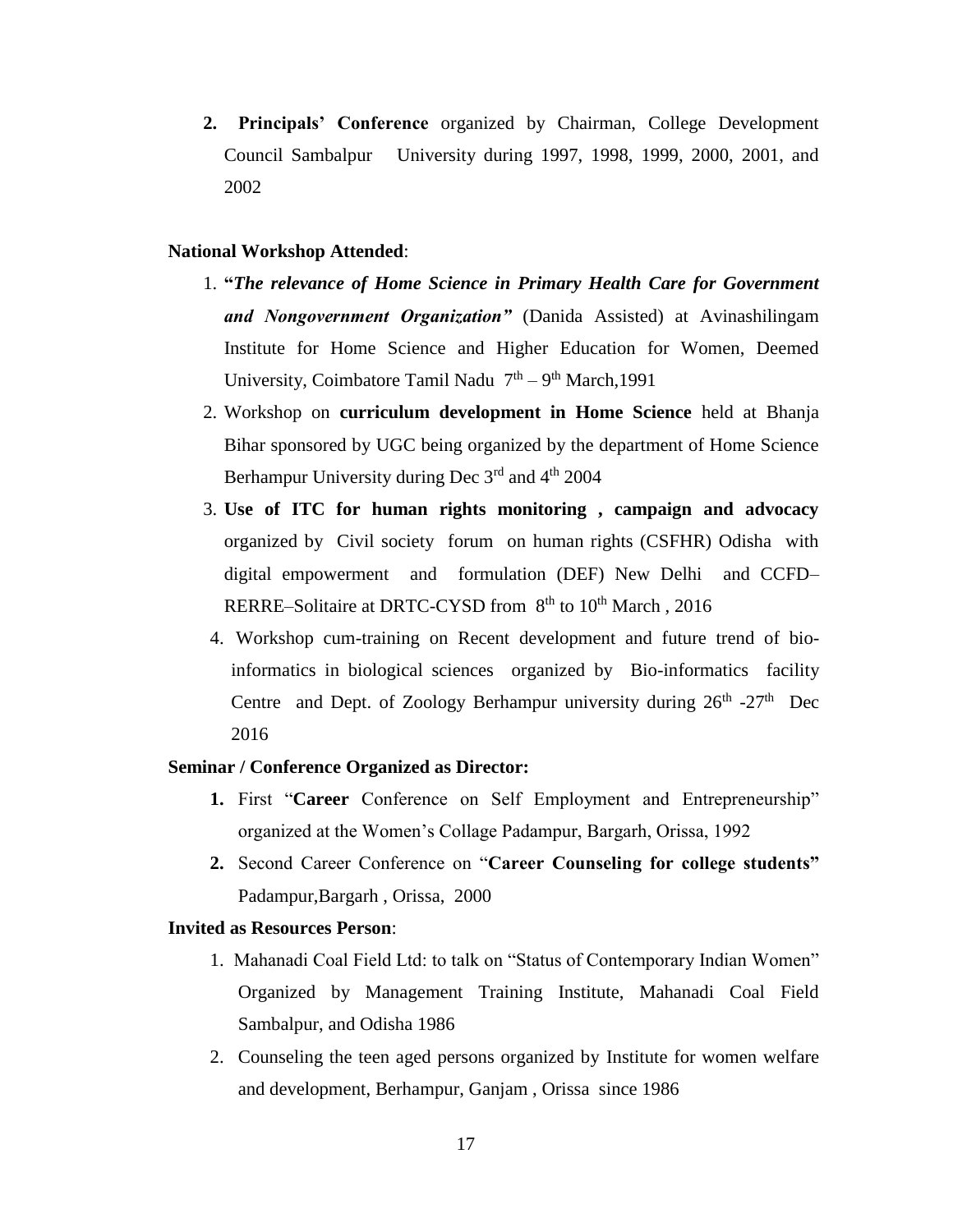- 3. "Food Insecurity and Coping Mechanism in Rural Society" Training given to the community organizers Organized by western Orissa Cendert, XIMB
- 4. Leadership training work shop for coordinators of Pragati one state level NGO 0n 5<sup>th</sup> Dec, 2002 Sunargarh Orissa
- 5. Workshop on communication for coordinators of Pragati one state level NGO on Dec 6<sup>th</sup> 2002 Sunargarh Orissa
- 6. . Body language for effective communication at C I R T D Sunargarh, Orissa
- 7. Two days legal awareness program on Women related law during  $4<sup>th</sup>$  and  $5<sup>th</sup>$ March 2017 organized by P.G. Dept. of Law Berhampur University Odisha sponsored by national commission for women, New Delhi
- 8. Increasing inequality in India Public good or private wealth held on 2<sup>nd</sup> March, 2019 Organised by Dept. of Economics Berhampur university

# **Radio Talks;**

- 1 *Patha padhia aka Padhiba abhyasa*"(Trans.Reading habit is a good habit)(in Oriya) recorded and broadcasted in 1992 and subsequently broadcasted number of times
- 2. "*Bhina Bhina Khadya:Maharastra ra pradhan khadya "(Tran.* Different types of food and the staple food of the Maharastrians) (In Oriya) recorded on 21<sup>st</sup> Nov, 1995 and first broadcasted on 23<sup>rd</sup> Nov. 1995 and subsequently broadcasted number of times
- 3. "*Kharoi bidyut saranjama ra byabahara"* (Tran. Use of electrical appliances as household gadgets) (in Oriya) recorded on  $17<sup>th</sup>$  Aug, 1995 and first broadcasted on 25<sup>th</sup> Aug, 1997 and subsequently broadcasted number of times
- 4 "*Garbhabati maa o sissu nkara paiyn prustikara khadya*" (Trans. The nutritious food for pregnant and infants) (in Oriya) recorded on  $15<sup>th</sup>$  Sept 1999 and first broadcasted on  $21<sup>st</sup>$  Sept, 1999 and subsequently broadcasted number of times

5. Durga Puja for children recorded on  $17<sup>th</sup>$  Oct, 2004 and Broadcasted on  $19<sup>th</sup>$ Oct, 2004 in Iti kili Miti kili, Akash Vani Sambalpur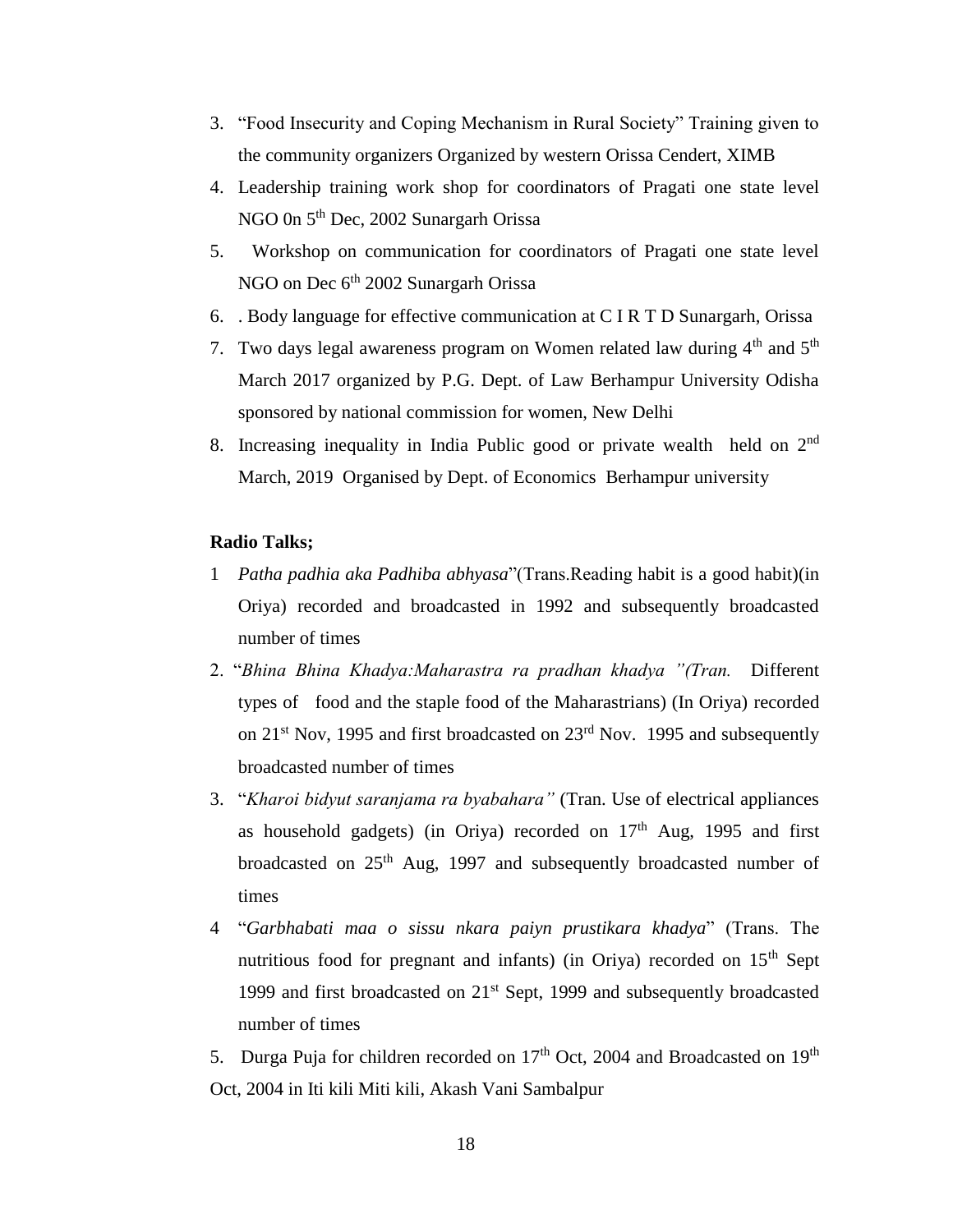# **University /Institutions visited in Academic Connection**:

# **A) Outside the State;**

Ahinashilingam College for Home Science and Higher Education for Women, Coimbatore, SNDT Women's University Mumbai, GGD University, Chasttishgarh, Ranchi University Jharkhand, Netaji Subhas open University, Calcutta , Calcutta University Calcutta,

# **B) Inside the State:**

Berhampur University, Utkal University, Women's College, Bargarh, Women's collage Jharsuguda, Women's College Rairakhol and many more

# **C) Consultancy Offered in Areas of:** -

- 1 Therapeutic nutrition,
- 2 Ethnic delicious food
- 3 On research evaluation; consultancy offered to Vasundhra on project report entitled "Forest Rights and Women". 2007

### **D). Extension Works Undertaken:**

- 1.NSS camps on Health care and nutrition for mother and child. Padampur, Bargarh
- 2.Adult literacy among the tribal and rural people of a few villages of western Orissa.
- 3. Small saving among the women folk of rural areas of west Orissa as an interventional strategy for women empowerment.
- 4. Plantation work with students and local parents in college campus under the *paribeshsurakhya* campaign.
- 5. Meeting the parents of the students for quality education and maintenance of discipline and infrastructure development of the college held on  $17<sup>th</sup>$  May 2003.
- 6. NSS awareness in slum areas of Cuttack on safe drinking water and sanitation .2013
- 7.*Swacha* Bharat Mission with students at Shelter Chowk, Cuttack. 2014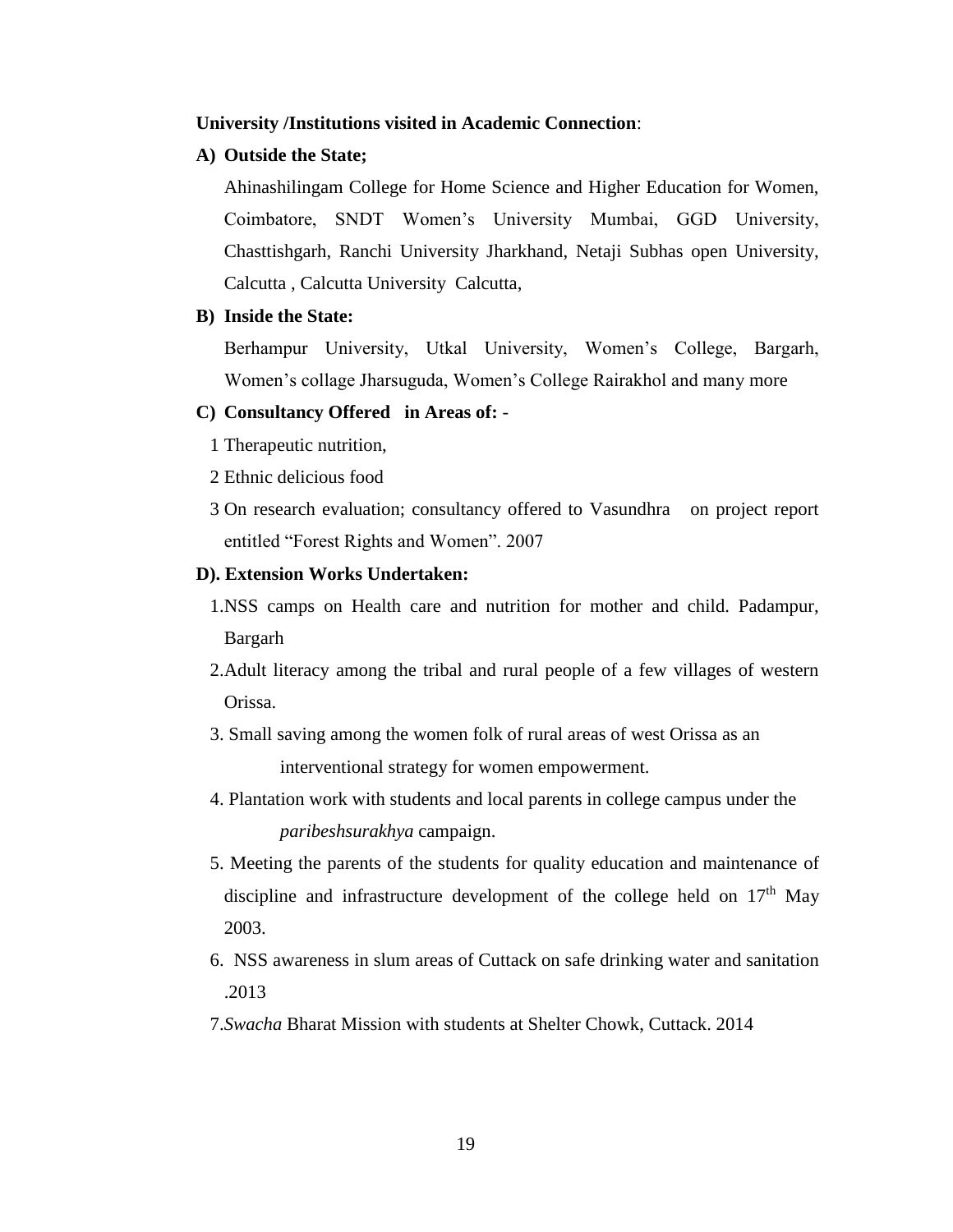- 9. Workshop organized as a coordinator of ST and SC Opportunity Cell of Berhampur University on Career counseling for equal opportunity for SC ST and OBC students of Berhampur university students on 21 Sept 2017
- 9. Workshop organized as a member of the organizing committee on "Gender Sensitization' sponsored by National women commission of Odisha during 28<sup>th</sup> -29th Nov, 2017.

**Scheduled castes and scheduled Tribal Communities of Odisha Partially Studied:**

**Tribes**: Binjhal, Kondhs, Munda, Gonds, Santal

**Castes:** Gonda, Ghasi,Teli, Kulta

# **Participated in Webinars during Covid-19 Pandemic:**

#### **National:**

- **1. Live Faculty Development Workshop on E-learning** organized by SPN Doshi Women's College High Performing Institute by NAAC Mumbai, held on 01stMay,.2020
- 2. One day national level webinar on **Intellectual property right** organized by S P N Doshi Women's College, Ghatkopar, Mumbai, affiliated to SNDT Women's University
- **3**. **Retaining Customer Confidence through Housekeeping Solutions in Hotels** organized by Hospitality and tourism management of Sri Vithaldas Thackersey College of Home Science (Autonomous) SNDT Women's University held on  $30<sup>st</sup>$  May, 2020
- **4. Productive Engagement of University Teachers and Research Scholars** duringCOVID-19, Lockdown 28<sup>th</sup> May, 2020 to 8<sup>th</sup> June, 2020 organized by Sambalpur University Jyoti Vihar, Burla, Sambalpur-768019,
- **5.** Participated in **On-line Quiz on Research Methodology,** held on 22nd May,2020 organized by Smt.Deviliben Mehta Dept of Post Graduate Studies (M.Com) and Research Cell S P N Doshi Women's College
	- **6. Home Science for Being Self Reliant: Challenges and Opportunities,**  organized by Dept. of Home Science Isabella Thobum College, Lucknow on 23rd May. 2020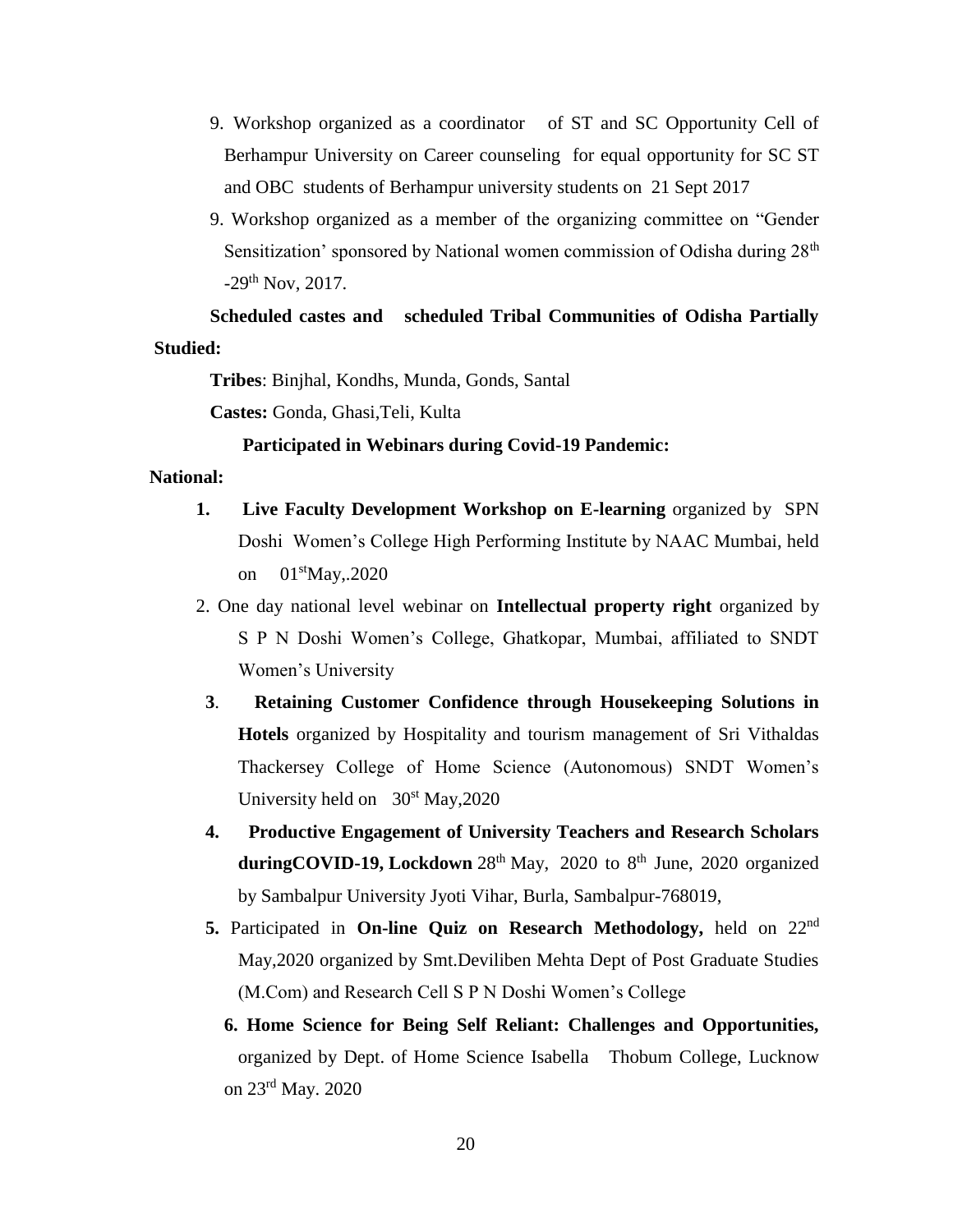- **7. Gender Sensitization: Need of the Hour,** held on 26<sup>th</sup> May 2020 organized by Institute of Home Science and IQAC Dr. Bhimrao Ambedkar University, Agra
- **8. Multidimensional perspectives of navigating with Covid-19, during**  $27<sup>th</sup>$ **-** $29<sup>th</sup>$  May, 2020 being organized by in S P N. Doshi Women's College affiliated to SNDT Women's University
	- **9. Nutrition and life style: Diet management and Wellness** held on 28.05.2020organized by Babasaheb Bhimrao Ambedkar University Lucknow School of Home Science
		- **10. Use of Personal Protective Clothing in Fight against Pandemic** organized by IQAC committee and Department of Textiles and Apparel Designing of Sri Vithaldas Thackersey College of Home science (Autonomous) SNDT Women's Univ. -on 1<sup>st</sup> June 2020
	- **11. Open access Resources for Effective Teaching learning and Research** held on 1<sup>st</sup>June, 2020 organized by Mangayarkarasi College for Arts and science for Women, Paravai Maduarai,Tamilnadu.
- 12. Everyday Life Skill for the Work Place, 11<sup>th</sup> -13<sup>th</sup> June, 2020 organized by internal quality assurance cell (IQAC in association with MUCTA in S P N Doshi Women's College
	- **13. Mainstreaming Fortified Milk in Government Safety Net** conducted by Food Fortified Resources Center, TATA TRUSTS, TINI dared 1<sup>st</sup> June 2020
	- **14**. National Webinar on "**Stress Management in Adolescents during Covid-19: Nutritional and Psychological Aspects",** organized by Department of Home Science & I.Q.A.C. Govt. Nehru PG College, Dongargarh, Dated on 30<sup>th</sup> June, 2020.
	- **15. Desi Brand Quiz** organized by IQAC of Rasiklal M Dhariwal Institute of Management, Pune,Maharastra organized on 17 07 2020
	- **16. Academic integrity and Plagiarism** organized by MUCTA and S P N Doshi Women's College affiliated to SNDT Women's University dated 1<sup>st</sup> Aug, 2020